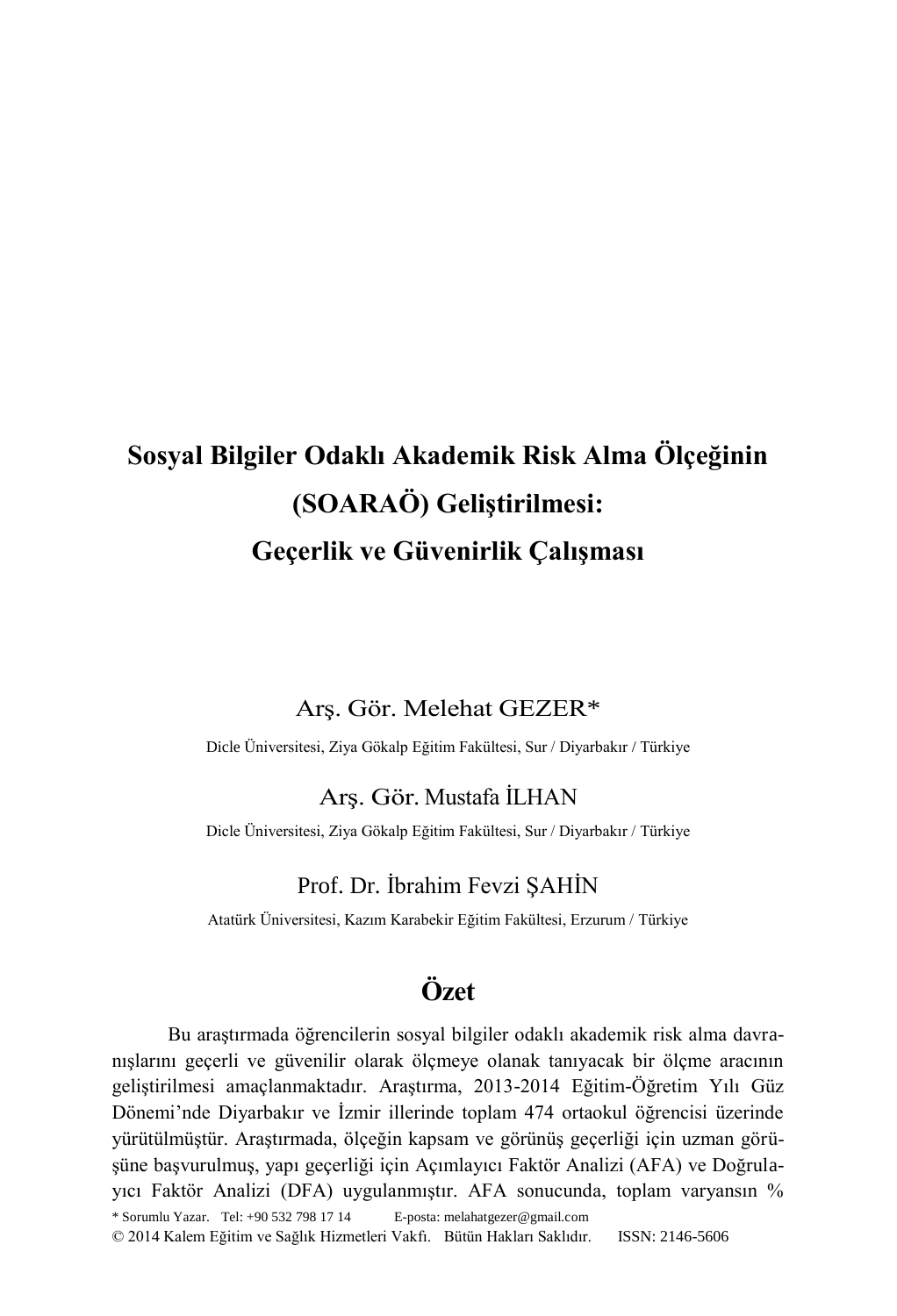33.86'sını açıklayan, 21 madde ve iki faktörden oluşan bir yapı elde edilmiştir. Ortaya çıkan faktörler Akademik Risk Almaya Yaklaşma (ARAY) ve Akademik Risk Almaktan Kaçınma (ARAK) olarak adlandırılmıştır. DFA'dan elde edilen bulgular, SOARAÖ'ye ilişkin 21 madde ve iki faktörlü yapının yeterli uyum indekslerine sahip olduğunu göstermiştir. ARAY ve ARAK alt ölçeklerinin güvenirliği iç tutarlılık yöntemiyle incelenmiş ve hesaplanan güvenirlik katsayılarının kabul edilebilir sınırlar içerisinde yer aldığı belirlenmiştir. Madde analizinden elde edilen bulgular, ölçekte yer alan maddelerin tamamının ayırt edici olduğunu göstermiştir. Bu bulgulara dayanarak, ölçeğin öğrencilerin sosyal bilgiler odaklı akademik risk alma davranışlarını ölçmek amacıyla kullanılabilecek geçerli ve güvenilir bir ölçme aracı olduğu söylenebilir.

**Anahtar Kelimeler:** Akademik risk alma; Sosyal bilgiler odaklı akademik risk alma ölçeği; Geçerlik; Güvenirlik.

# **Development of Social Studies Oriented Academic Risk Taking Scale: Validity and Reliability Study**

## **Abstract**

The present study aims to develop a valid and reliable instrument for measuring students' social studies oriented academic risk taking behaviors. The participants were 474 secondary school students studying in Diyarbakır and Izmir 2013-2014 Education Year Fall Semester. Expert opinion was consulted with regard to the scale's content and face validity. Exploratory Factor Analysis (EFA) and Confirmatory Factor Analysis (CFA) were performed in order to measure the scale's construct validity. As a result of EFA, a 21-item and a two-factor structure, which explains 33.86 % of the total variance was obtained. The emerging factors were named as the approach to taking academic risk, and the avoidance from taking academic risk. The findings obtained CFA indicated that the 21 items and two-factor structure related to social studies oriented academic risk taking scale have satisfactory goodness of fit indices. The scale's reliability coefficients were calculated by means of internal consistency method. As a result of reliability analysis, it was determined that reliability coefficients were within acceptable limits. The findings of the item analyses showed that all of the items in the scale were discriminatory. In light of these findings it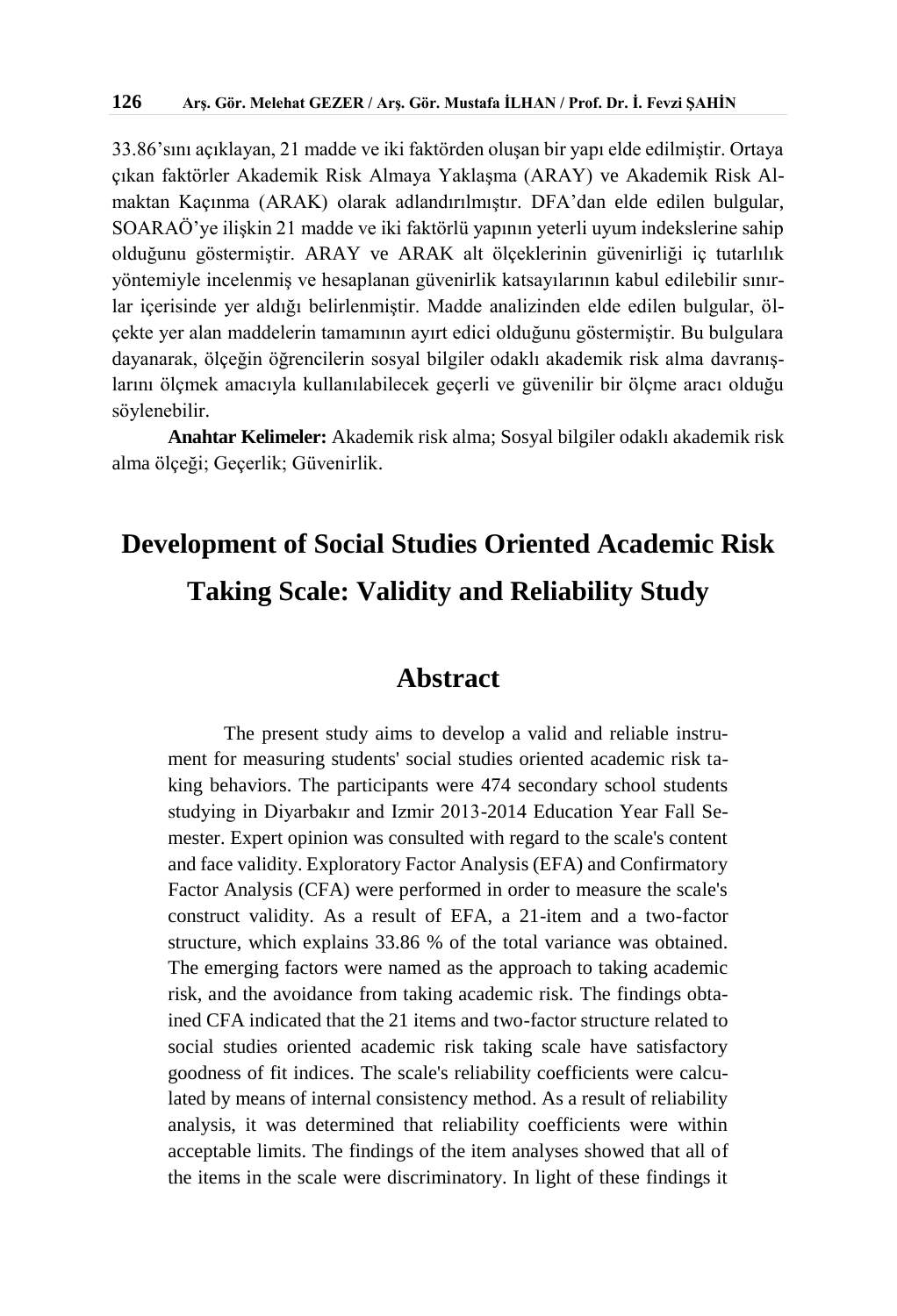could be argued that the scale is reliable and valid and can be used in order to test students' social studies oriented academic risk taking behavior.

**Keywords:** Academic risk taking; Social studies-oriented academic risk taking scale; Reliability; Validity.

#### **Extended Summary**

#### **Purpose**

The aim of this research was to develop a measurement tool for determining students' social studies-oriented academic risk taking behaviors and also to examine the psychometric properties of the scale.

#### **Methods**

The participants were 474 secondary school students studying in Diyarbakır and İzmir in 2013-2014 academic year first semester. Expert opinion was consulted with regard to the scale's content and face validity. Exploratory Factor Analysis (EFA) and Confirmatory Factor Analysis (CFA) were performed in order to measure the scale's construct validity. For criterion related validity, the correlation between students' scores obtained from the Social Studies-Oriented Academic Risk Taking Scale (SSOARTS) and social studies achievement scores were calculated. Students' previous year' GPA scores of social studies were considered as social studies achievement scores. The reliability of the SSOARTS was tested through internal consistency coefficients. The item discrimination of the SSOARTS was calculated through the corrected item total correlation and a comparison between the top and bottom 27 % groups. The validity and reliability analyses were carried out with SPSS 20.0 and AMOS 20.0.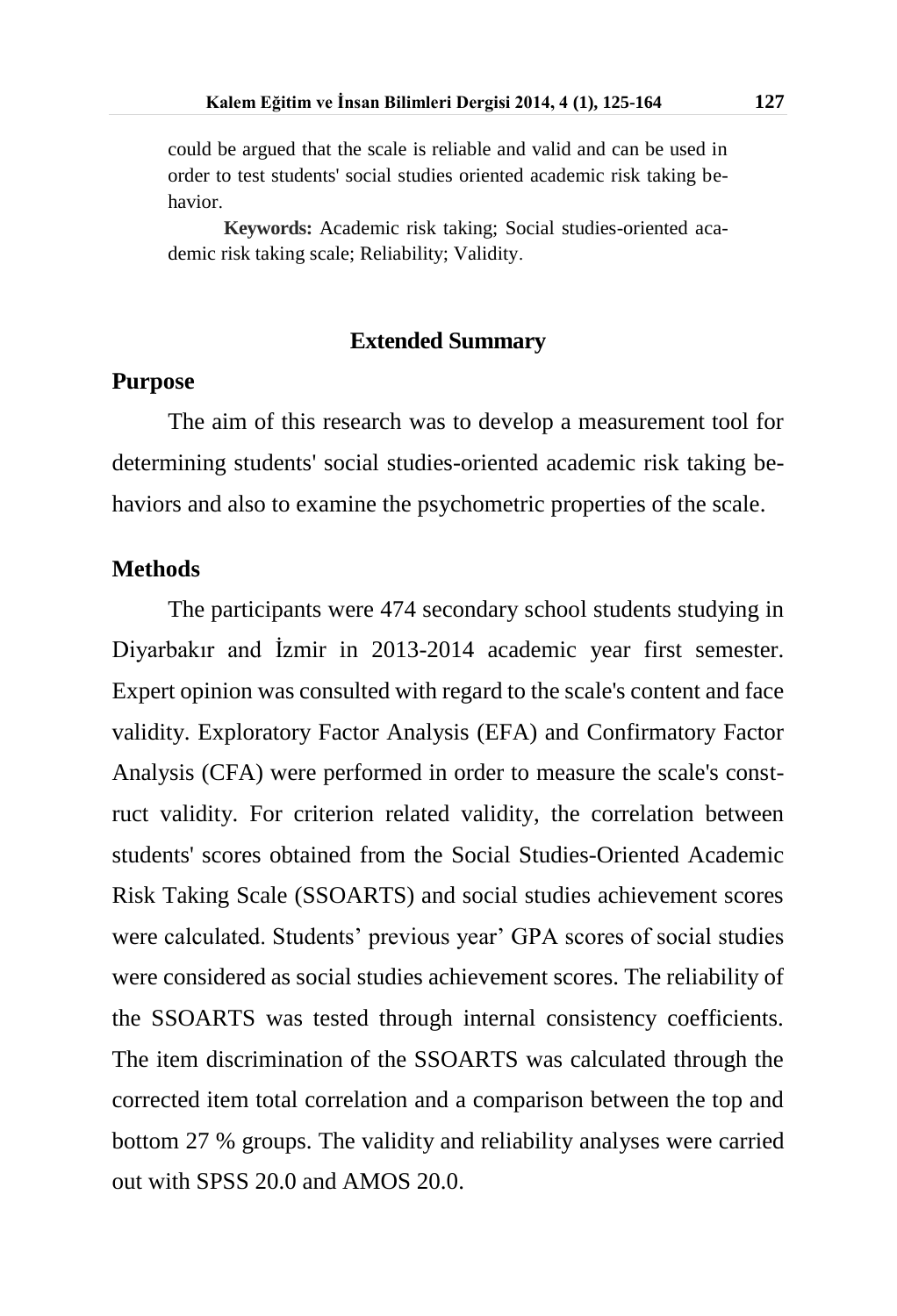#### **Results**

According to the first EFA results, a two-factor structure explaining 32.21 % of total variance emerged. Since the factor load of item 3 was below .30, this item was excluded from the instrument. After removing this item, EFA was performed again and also, a two-factor structure explaining 33.86 % of total variance emerged. Taking content and theoretical background into account, the first factor was called as the approach to taking academic risk, and the second factor was the avoidance from taking academic risk. The approach to taking academic risk subscale comprised 16 items and explained 23.11 % of total variance. The factor loads of the items in this subscale varied between .35 and .67. The avoidance from taking academic risk subscale comprised 5 items and explained 10.76 % of total variance. The factor loads of the items in the avoidance from taking academic risk subscale varied between .51 and .70. In order to understand whether all 21 items and a two-factor structure provide satisfactory goodness of fit indices and to show further evidence for construct validity, CFA was performed. The CFA findings have shown that the scale has adequate goodness of fit indices  $[\chi^2$ /sd=2.44, GFI=.91, AGFI=.89, CFI=.93, NFI=.89, TLI=92, IFI=.93, RMSEA=.058, SRMR=.054, PNFI=.79 and PGFI=.74]. According to concurrent validity results, there is a positive relationship between the academic risk taking behavior and social studies achievement  $[n=474, r=.21, p<.001]$ . These findings have been regarded as proof that SSOARTS has concurrent validity. The reliability analysis showed that the internal consistency coefficients were .81, .68, .78 for the approach to taking academic risk, and the avoidance from taking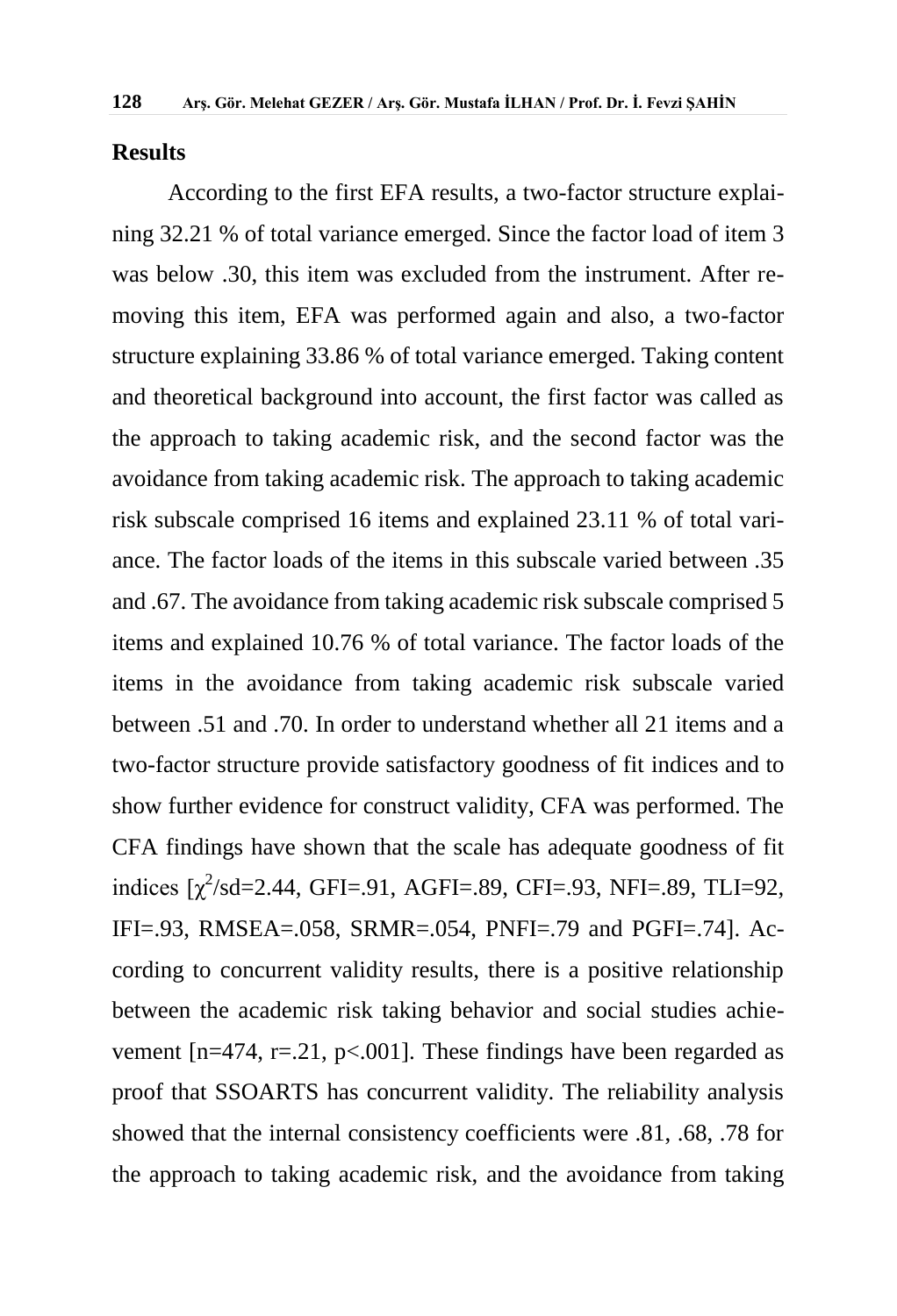academic risk subscales and the overall scale respectively. In order to identify discriminatory and predictive power of the items, corrected-item total correlations were calculated and both top and bottom 27 % of groups were compared. Pearson Product Moment Correlation was used to determine corrected-item total correlation. To compare both top and bottom 27 % of groups, independent-samples *t* test was performed. In item analysis, it was found out that item-total correlations varied between .24 and .55 and differences between both top and bottom 27 % of groups were significant for all items.

## **Discussion and Conclusion**

In this research, the findings from statistical analyses of psychometric characteristics of the SSOARTS revealed that the scale can be used as a valid and reliable instrument to measure students' social studies oriented academic risk taking behavior. As a result of the present study which aims to contribute to the literature with the SSO-ARTS, it can be argued that an instrument which has satisfactory psychometric characteristics to measure students' social studies oriented academic risk taking behavior has been developed. In addition, due to the fact that the present study was carried out with merely secondary school students, it might be implied that the SSOARTS is an instrument whose validity has been checked only with secondary school students. In this respect, future studies should check reliability and validity of the scale with different samples.

Within the scope of the concurrent validity analysis of SSO-ARTS, the correlation between SSOARTS and social studies achie-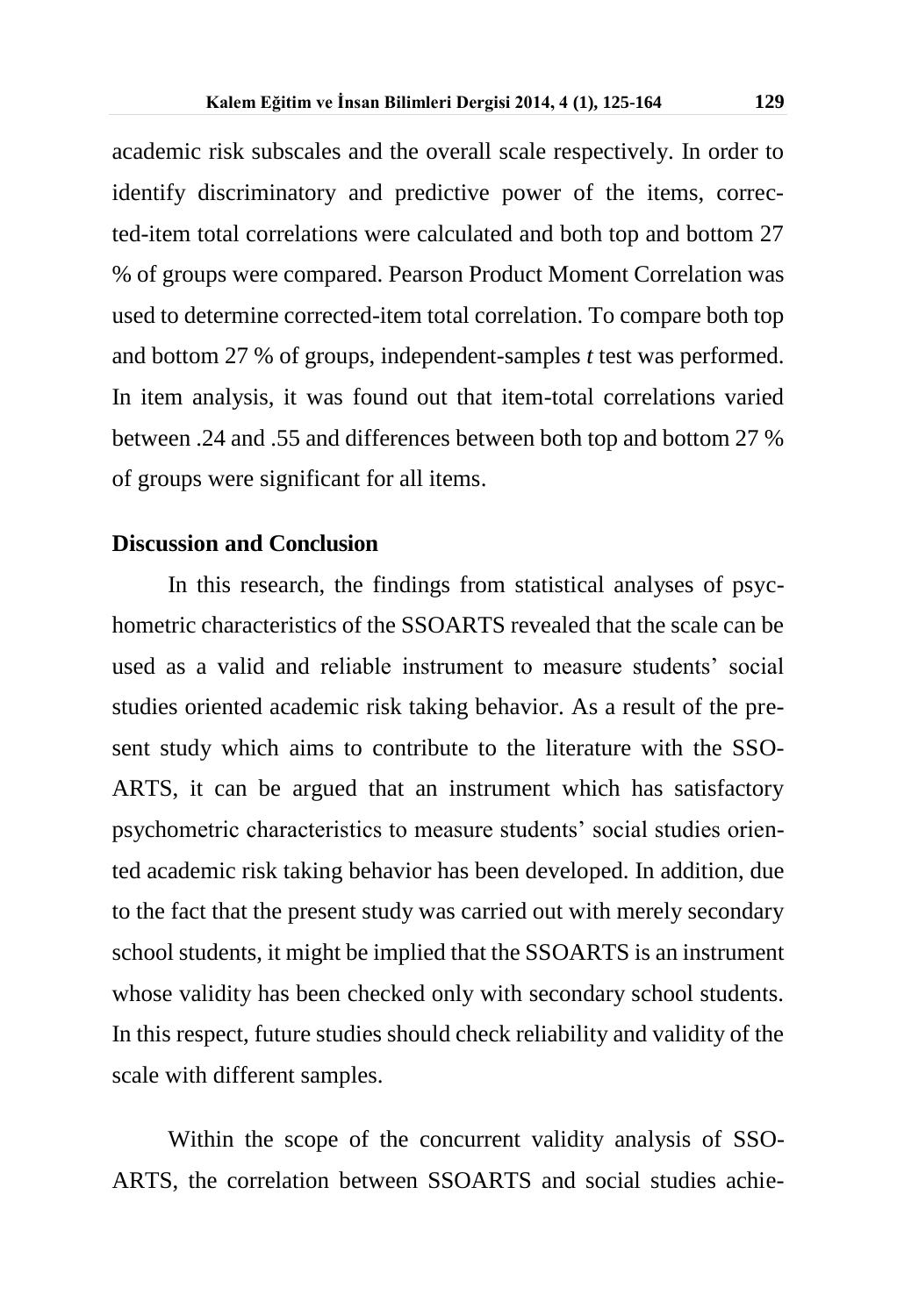vement scores was calculated. The findings obtained from the correlation analysis show that the scale has satisfactory concurrent validity. A review of literature on academic risk taking behavior suggests that students' academic risk taking behaviors have an influence on their study skills, positive and negative perfectionism, problem solving skills, academic expectations stress. Accordingly, further studies could be conducted on the correlation between the SSOARTS and study skills, positive and negative perfectionism, problem solving skills and academic expectations stress. Hopefully, such studies will also make great contributions to the extent to which the SSOARTS measure what is intended.

#### **Giriş**

Öğrenme süreci, öğrenci için belirsizlikler içerir (Byrnes, 1998). Çünkü öğrenci, öğrenme sürecinde aldığı kararların ve gösterdiği çabanın nasıl sonuçlanacağı hakkında net bir bilgiye sahip değildir. Bir probleme yönelik olarak önerdiği çözümlerin ya da bir konu hakkında ileri sürdüğü fikirlerin doğru olup olmadığını tam olarak bilmemesi, öğrenci için bir belirsizlik oluşturur. İşte bu belirsizlik, öğrencinin risk almasını gerektirmektedir (Byrnes, 1998; Robinson, 2011). Öğrencinin öğrenme ortamında risk alması, akademik risk alma davranışı olarak nitelendirilmektedir (Beghetto, 2009).

Risk almanın tanımı konusunda araştırmacılar arasında tam bir görüş birliği olmaması (Yıldırım, Tay ve Ateş, 2007), akademik risk alma davranışının tanımının yapılmasını güçleştirmektedir. Bu durum, farklı araştırmacıların akademik risk alma davranışını değişik biçim-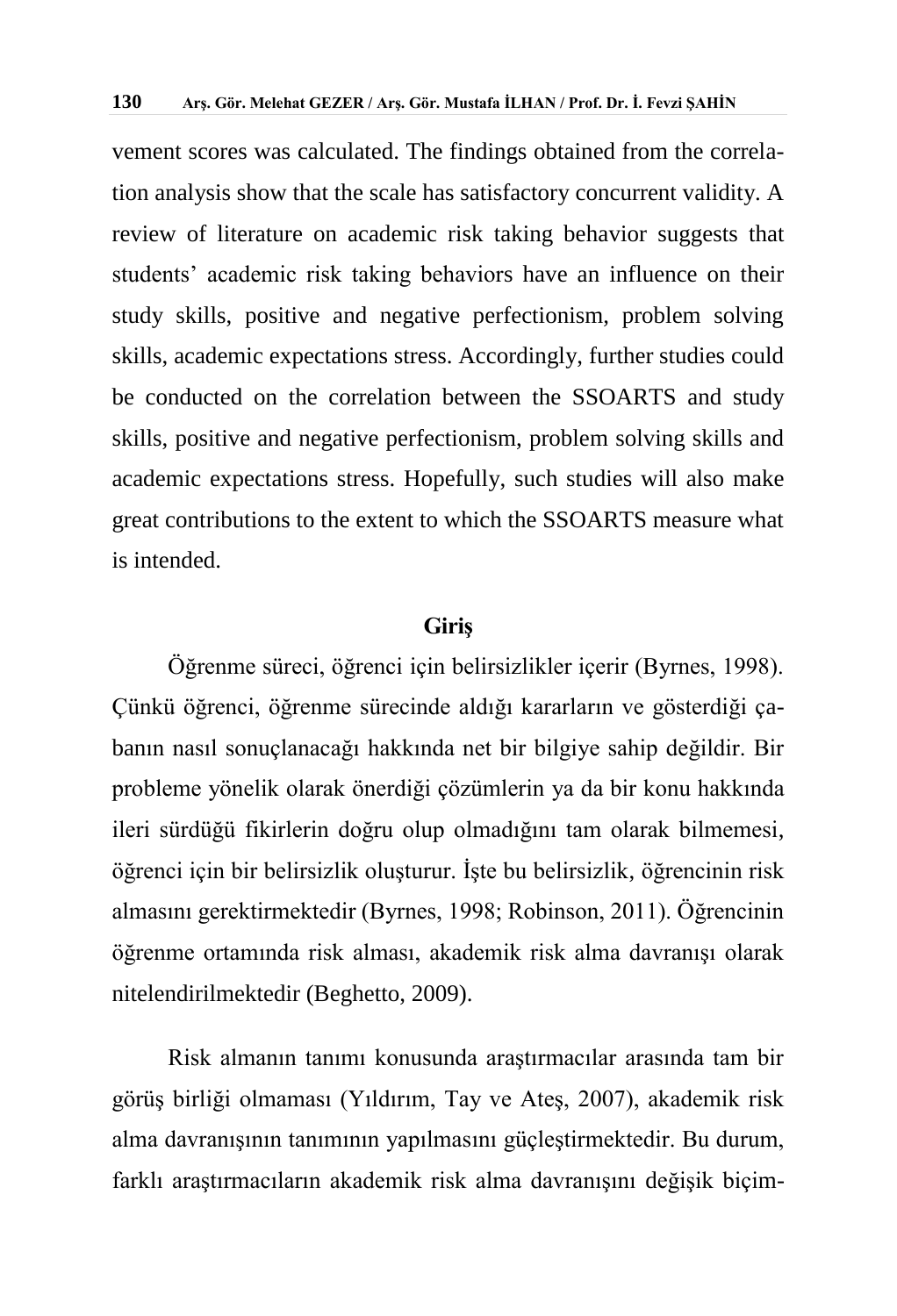lerde tanımlamasına neden olmuştur. Strum (1971) akademik risk almayı, ileri sürülen fikirlerin ve önerilen çözümlerin olumsuz sonuçlanma ihtimali bulunsa bile sınıf ortamında herhangi bir konu ya da soru ile ilgili olarak tahminde bulunma eğilimi, şeklinde ifade etmiştir. Korkmaz'a (2002) göre, akademik risk alma davranışı öğrencilerin öğrenme ortamında karşılaştıkları güçlüklerle mücadele etmedeki cesaretini ve istekliliği/isteksizliğini yansıtmaktadır. Beghetto (2009), akademik risk alma davranışını, doğruluğundan emin olunmayan fikirleri paylaşma, soru sorma, yeni ve alternatif çözüm yolları deneme konusunda istekli olma şeklinde ifade etmektedir. Taylor (2010) akademik risk alma davranışını, belirli bir düzeyde belirsizlik içeren ancak öğrenmeyi destekleyen kararlar alma, olarak tanımlamaktadır. Robinson'a (2011) göre, akademik risk alma davranışı, bir öğrenme eylemine katılmanın bilinen ve bilinemeyen sonuçlarını değerlendirmeyi ve olası sonuçlarını düşünerek öğrenme sürecine katılma konusunda karar vermeyi içermektedir. Skaar (2009), akademik risk almayı, zorlu ve aşina olunmayan akademik görevleri tercih etme, olarak tanımlamaktadır. Clifford (1991) ise, akademik risk alma davranışını, Güç İşlemleri Tercih Etme Eğilimi (GİTE), Başarısızlık Sonrası Olumsuzluk Eğilimi (BSOE) ve Başarısızlık Sonrası Toparlanma Eğilimi (BSTE) boyutlarından meydana gelen bir yapı, olarak açıklamıştır. Clifford'a (1988) göre, akademik risk alma davranışı, seçme şansı olduğunda, öğrencinin öğrenme sürecinde yaşadığı başarısızlıklar karşısında ne derece toleranslı davranabildiğini ve başarısızlık ihtimali olsa bile güç işlemleri kolay işlemlere tercih etme eğilimini yansıtmaktadır. Yapılan farklı tanımlardan hareketle, akademik risk alma davranışı; öğrencinin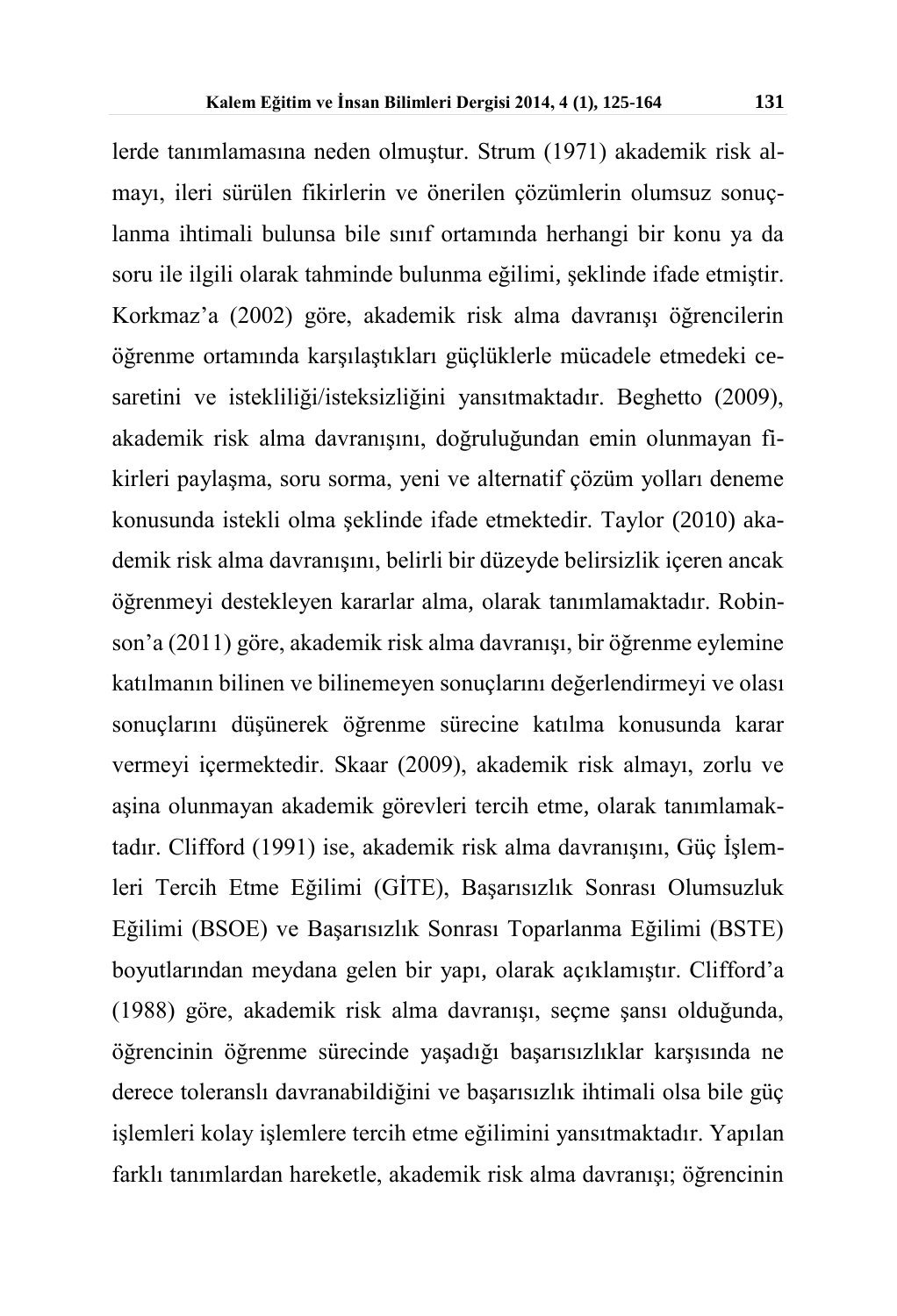emin olmadığı fikirleri paylaşmaktan, hata yapmaktan ve problemler karşısında yeni çözüm yolları denemekten çekinmemesi, sonucu net olarak kestirilemeyen durumları öğrenme için birer fırsat olarak görmesi şeklinde ifade edilebilir.

Akademik risk alma düzeyi yüksek olan öğrenciler; *i)* öğrenme sürecinde karşılaştıkları zorluklara karşı direnç gösterir (Clifford, 1988), *ii)* başarısızlık ihtimali olsa bile sınıf içi etkinliklere katılma konusunda isteklidir (Strum, 1971), *iii)* öğrenme ortamında yüksek motivasyon (Clifford, 1988; House, 2002; İlhan, Çetin, Öner Sünkür ve Yılmaz, 2013), öz yeterlilik (Clifford, Lan, Chou ve Qi, 1989; Taylor, 2010), zaman yönetimi (İlhan ve ark., 2013) ve problem çözme becerisine sahiptir (Tay, Özkan ve Akyürek Tay, 2009), *iv)* olumlu mükemmeliyetçi kişilik özellikleri gösterir (Öner Sünkür, İlhan, Kinay ve Kılınç, 2013), *iv)* öğrenme yönelimli olup (Ames, 1992), yeni bilgi ve beceriler kazanmak ve yeteneklerini geliştirmek için çalışırlar (Ames ve Archer, 1988; Braten ve Strømsø, 2004; Dupeyrat ve Mariné, 2005). Ayrıca akademik risk alma konusunda istekli olan öğrencilerin akademik beklentilere ilişkin yaşadıkları stres düşüktür (İlhan ve Çetin, 2013). Akademik risk alma düzeyi düşük olan öğrenciler ise; belirsizliğin doğurduğu bilgi yetersizliği nedeniyle zamanında karar verememekte ve buna bağlı olarak, öğrenmeye ilişkin fırsatları kaçırabilmektedir (Öner Sünkür, 2013). Diğer bir deyişle, öğrencinin akademik risk alma konusunda çekingen davranması, potansiyelini tam olarak ortaya koymasına engel olabilmektedir (Esen Kıran, 2005; Neihart, 2010). Bu bağlamda, akademik risk alma konusunda istekli olan öğrencilerin,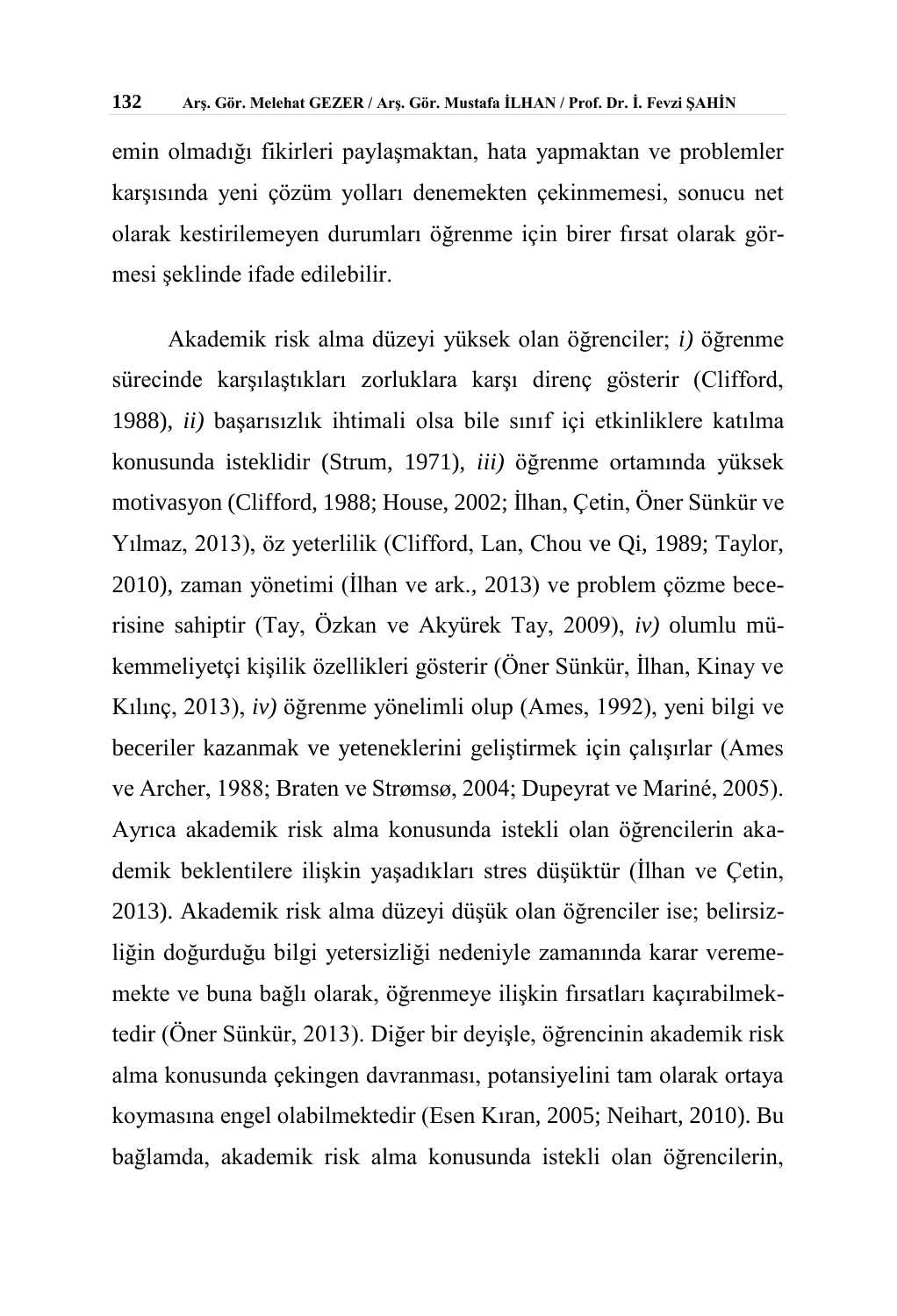isteksiz olan öğrencilere kıyasla başarıya ulaşma konusunda daha avantajlı olduğu söylenebilir (Donovan ve Bransford, 2005; Clifford, 1991; Clifford ve Chou, 1991; House, 2002; Korkmaz, 2009; Skaar, 2009).

Alanyazın incelendiğinde akademik risk alma ile ilgili çok sayıda çalışma yapıldığı görülmektedir. Bu çalışmaların büyük bir kısmında (Clifford, 1988; Clifford, 1991; Clifford ve Chou, 1991; İlhan ve ark., 2013; Korkmaz, 2002; Çiftçi, 2006; Öner Sünkür, 2013; Öner Sünkür ve ark., 2013; Özyılmaz Akamca, 2008; Yıldırım, Tay ve Ateş, 2007) akademik risk alma davranışı, herhangi bir alana yönelik değil; öğrenme-öğretme sürecine ilişkin genel bir özellik olarak ele alınmıştır. Ancak, akademik risk alma davranışı konu alanlarına göre farklılık göstermekte ve bir derste akademik risk alma konusunda istekli olan bir öğrenci, bir başka derste akademik risk alma konusunda çekingen davranabilmektedir. Meselâ; matematik dersinde akademik risk alma konusunda istekli olan bir öğrenci, sosyal bilgiler dersinde akademik risk almaktan kaçınabilmektedir. Bu durum, akademik risk alma davranışının, motivasyon, tutum, kaygı, öz yeterlilik vb. birçok duyuşsal özellikte olduğu gibi alan odaklı incelenmesi gerektiğini ortaya koymaktadır (İlhan ve Çetin, 2013). Bu gerekliliğin bir sonucu olarak, akademik risk alma davranışı Beghetto (2009) tarafından yapılan araştırmada fen odaklı, İlhan ve Çetin (2013) tarafından yapılan araştırmada ise matematik odaklı olarak incelenmiştir. Beghetto (2009) fen dersindeki her deneyin başarısızlık riski taşıdığını ve fen dersi ile ilgili olarak ortaya atılan herhangi bir hipotezin kabul edilme olasılığıyla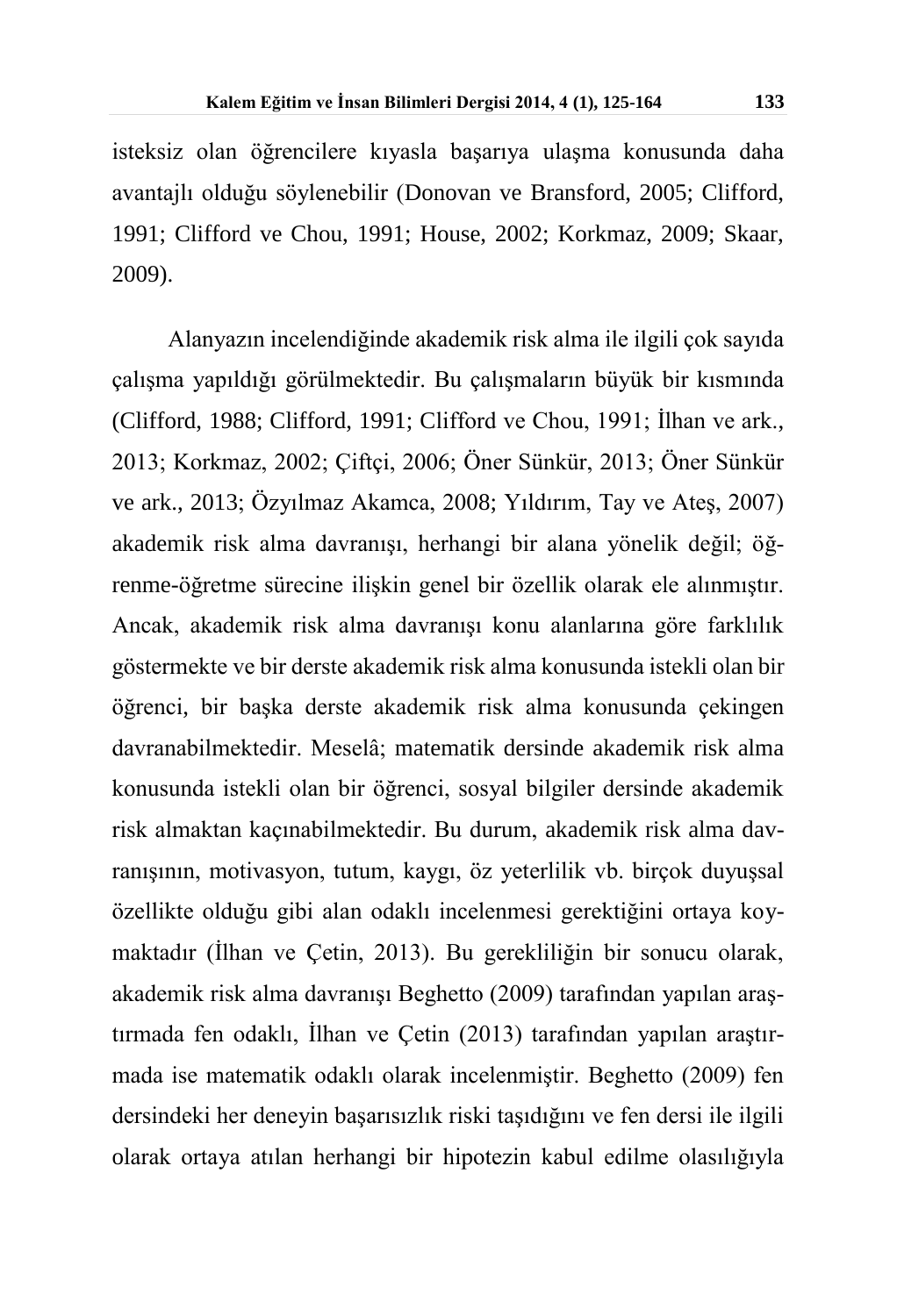birlikte, reddedilme ihtimalinin de bulunduğunu belirterek öğrencilerin akademik risk alma davranışlarını fen odaklı olarak incelemiştir. İlhan ve Çetin (2013) ise, fen bilimleri ve sosyal bilimler ile matematik arasında epistemolojik inanç, zekâya yönelik inanç ve öğrenme yaklaşımı gibi öğrenme sürecine ilişkin birçok özellik açısından görülen farklılıktan dolayı, matematik odaklı akademik risk alma davranışının diğer alanlara yönelik akademik risk alma davranışından ayrı olarak ele alınmasına gerektiğini savunmuş ve yaptıkları araştırmada, matematik odaklı akademik risk alma ölçeği geliştirmiştir. Sosyal bilgiler dersinin; fen bilimleri dersinin uygulamalı yapısı ile matematik dersinin soyut ve sembolik doğasından farklı bir içeriğe sahip olduğu (Steiner, 2007) dikkate alındığında, sosyal bilgiler odaklı akademik risk alma davranışının genel ve diğer alanlara yönelik akademik risk alma davranışından ayrı olarak incelenmesi ihtiyaç hâline gelmektedir. Bu kapsamda, araştırmada, akademik risk alma davranışının sosyal bilgiler odaklı olarak incelenmesine imkân tanıyacak bir ölçeğin geliştirilmesi amaçlanmaktadır.

#### **Yöntem**

## **Araştırma Grubu**

Araştırma grubu, 2013-2014 Eğitim-Öğretim Yılı Güz Dönemi'nde Diyarbakır ve İzmir illerinden 2'şer okul olmak üzere 4 farklı ortaokulda öğrenim gören 260'ı (% 53.49) kız ve 226'sı (% 46.50) erkek olmak üzere toplam 486 öğrenciden oluşmaktadır. Ancak, çok sayıda cevapsız maddenin bulunduğu, bir madde için birden fazla seçeneğin işaretlenmiş olduğu veya ölçme aracında yer alan olum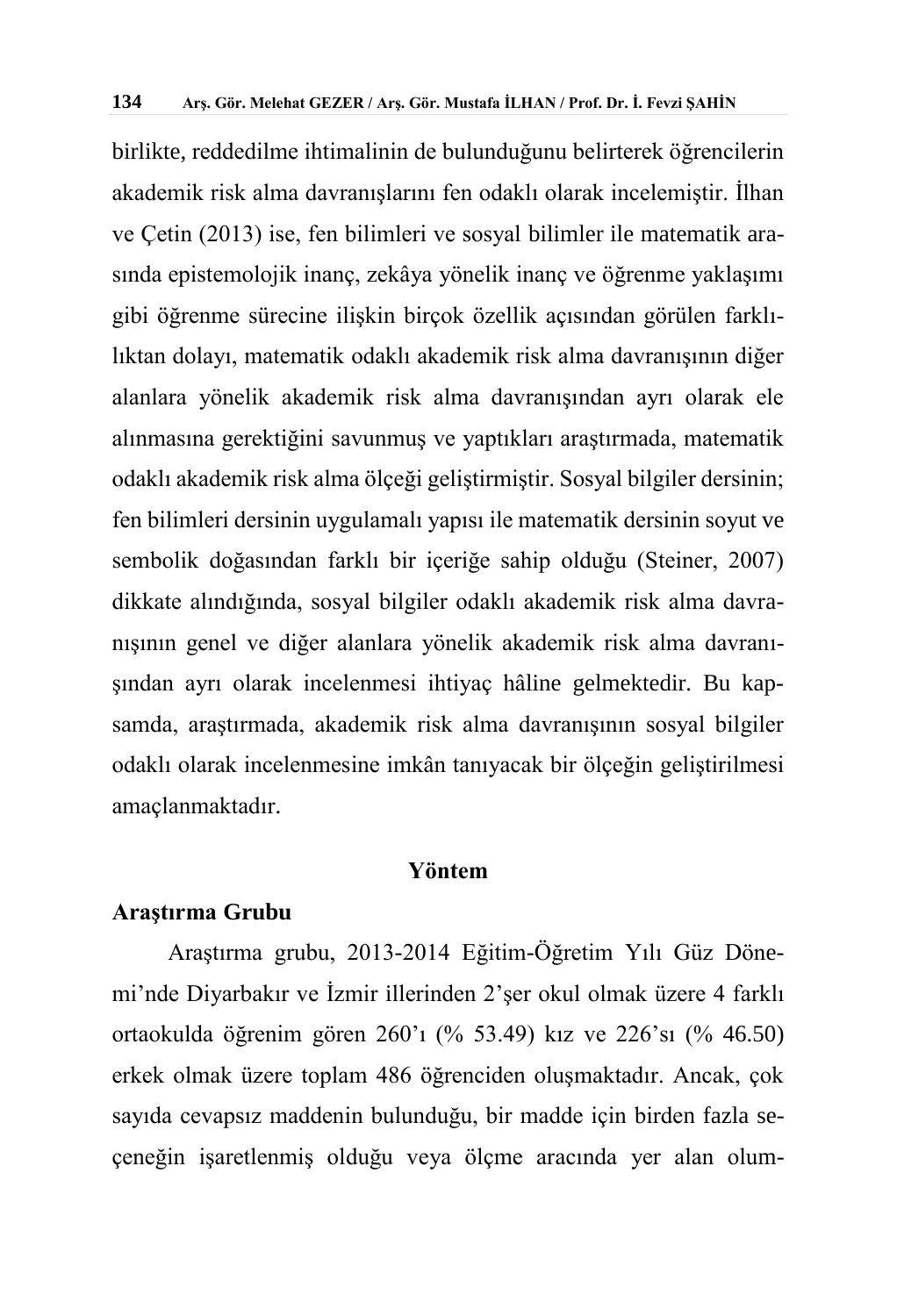lu-olumsuz bütün maddelere aynı cevabın verilmiş olmasından dolayı maddeler okunmadan ölçme aracının doldurulduğu izlenimini uyandıran veriler, veri setinin dışında tutulmuştur. Bu nedenlerle, toplamda 12 (5 kız ve 7 erkek) öğrenciye ait veri, istatistiksel analizler gerçekleştirilmeden önce veri setinden çıkarılmıştır. Böylelikle çalışma grubunda, 255'i (% 53.80) kız ve 219'u (% 46.20) erkek olmak üzere toplam 474 öğrenciye ait veri kalmıştır. Bu öğrencilerin 163'ü (% 34.40) 6. sınıfa, 125'i (% 26.40) 7. sınıfa ve 186'sı (% 39.20) 8. sınıfa devam etmektedir.

## **İşlem**

SOARAÖ'nün geliştirilmesi sürecinde, Cronbach (1984), Crocker ve Algina (1986), Tezbaşaran (1997) ve DeVellis (2003) tarafından önerilen adımlar takip edilmiştir. Buna göre, ölçek geliştirme sürecinde izlenen basamaklar aşağıda özetlenmiştir.

## **Ölçekten alınan puanlar ile ölçülecek özellik/özelliklerin belirlenmesi**

SOARAÖ ile öğrencilerin sosyal bilgiler dersinde, akademik güçlüklerle mücadele etme konusundaki cesaretlerinin ve yaşadıkları başarısızlıkların ardından ne derece toleranslı davranabildiğinin ölçülmesi amaçlanmaktadır.

## **Ölçülecek yapıyı temsil eden davranışların tanımlanması**

SOARAÖ geliştirilirken, Clifford (1991) tarafından geliştirilen genel akademik risk alma ölçeği ile İlhan ve Çetin (2013) tarafından geliştirilen matematik odaklı akademik risk alma ölçeğindeki GİTE,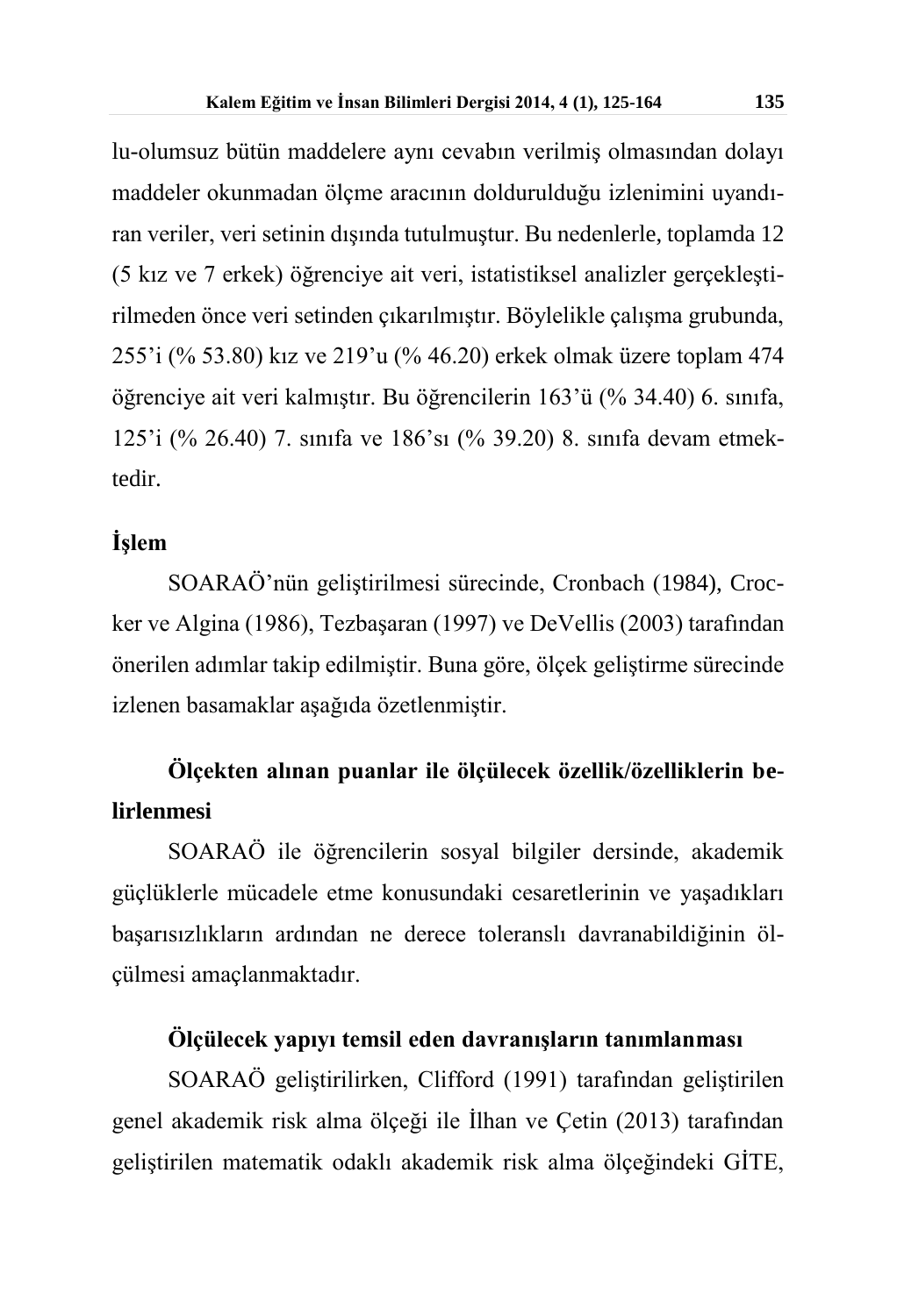BSOE ve BSTE boyutları temele alınmıştır. GİTE ile öğrencilerin sosyal bilgiler dersinde zor ödevleri kolay ödevlere tercih etme eğiliminin ölçülmesi amaçlanmaktadır. BSOE ile öğrencilerin sosyal bilgiler dersinde yaşadıkları başarısızlığın ardından olumsuz duygulara kapılma eğilimlerinin ölçülmesi hedeflenmektedir. BSTE boyutuyla ise, öğrencilerin sosyal bilgiler dersinde yaşadıkları başarısızlıkların ardından toparlanma ve aktif olma eğilimlerinin ölçülmesi amaçlanmaktadır.

## **Ölçekte yer alacak maddelerin yazılması**

SOARAÖ'de yer alacak maddelerin yazımında, Clifford (1991) tarafından geliştirilen ve Korkmaz (2002) tarafından Türkçeye uyarlanan genel akademik risk alma ölçeği ile Beghetto (2009) tarafından fen dersine yönelik olarak geliştirilen akademik risk alma ölçeği ve İlhan ve Çetin (2013) tarafından geliştirilen matematik odaklı akademik risk alma ölçeğinden yararlanılmış; sosyal bilgiler öğretmenlerinin, sosyal bilgiler eğitimi ve eğitim bilimleri alanından uzmanların görüşlerine başvurulmuştur. Madde havuzu, ölçek geliştirme sürecinde temele alınan GİTE, BSOE ve BSTE boyutlarından yola çıkılarak oluşturulmuştur. GİTE boyutunu yansıtan 11 madde, BSOE boyutunu yansıtan 6 madde ve BSTE boyutunu yansıtan 6 madde yazılarak toplamda 23 maddeden oluşan bir madde havuzu elde edilmiştir. Ölçekte yer alan ifadeler için *Kesinlikle Katılıyorum* (5), *Katılıyorum* (4), *Kararsızım* (3), *Katılmıyorum* (2) ve *Kesinlikle Katılmıyorum* (1) şeklinde beşli likert tipi bir derecelendirme kullanılmıştır.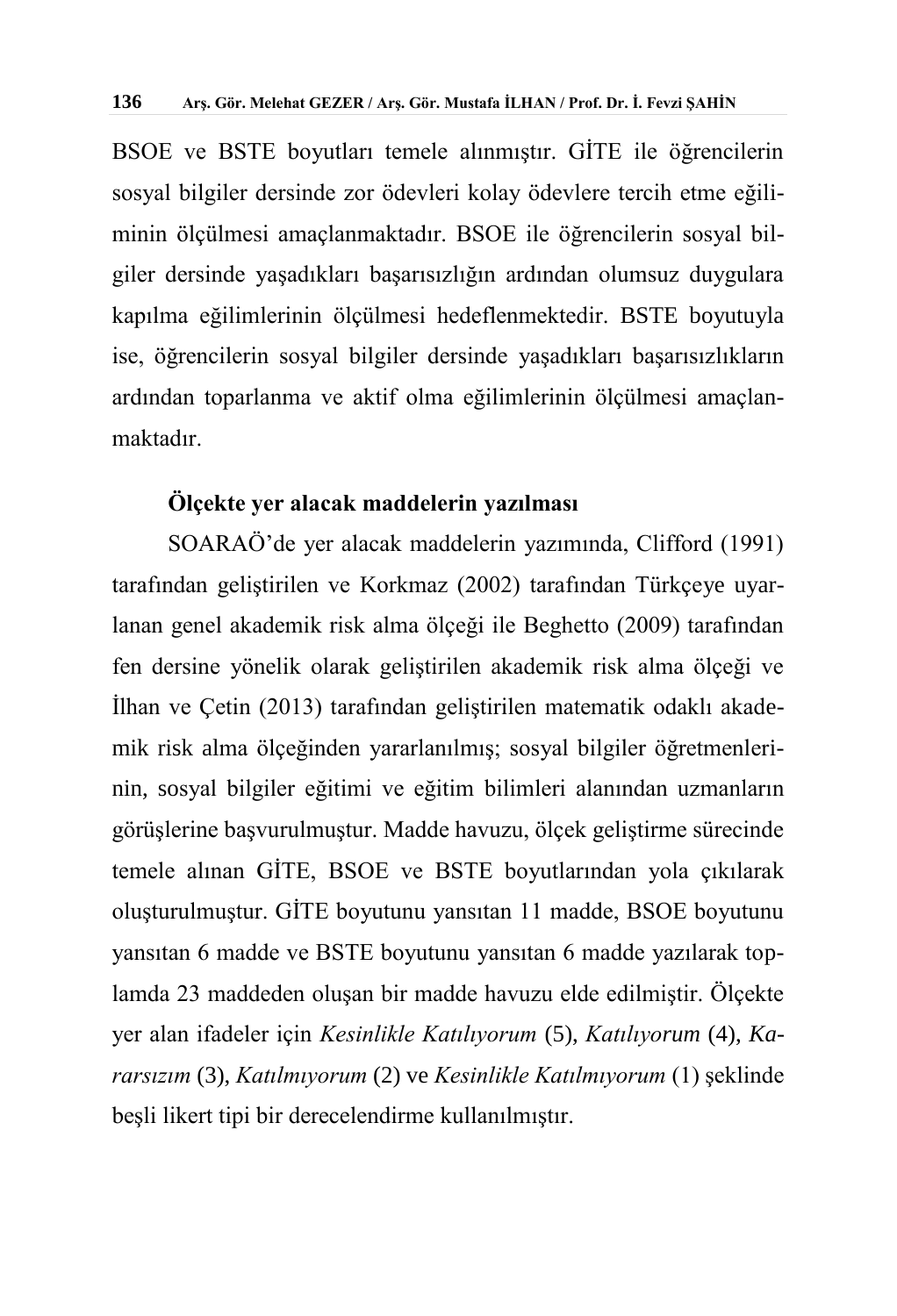## **Taslak ölçme aracında yer alan maddeler için uzman görüşü alınması ve ölçeğin yeniden gözden geçirilmesi**

SOARAÖ'nün kapsam ve görünüş geçerliğini sağlamak için 1 ölçme değerlendirme uzmanı, 4 eğitim programları ve öğretim uzmanı ve 4 sosyal bilgiler eğitimi uzmanı olmak üzere toplam 9 uzmandan görüş alınmıştır. Bir konu ile ilgili kapsamın belirlenmesi bir yargılamayı gerektirdiğinden uzmanlar ile ölçme aracını geliştiren kişilerin ortak tanımlarının olması gereklidir (Tavşancıl, 2010). Özellikle, birden fazla alt ölçekten oluşan çok boyutlu ölçme araçlarında, ölçülmek istenen yapının farklı boyutlarını belirlemek amacıyla yazılan maddelerin, yer almaları beklenen boyut ile ilgili olup olmadığının uzmanlardan tarafından değerlendirilmesi gerekir (DeVellis, 2003). Bu gerekliliğe bağlı olarak, uzmanlardan, ölçeği, ölçek maddelerinin hazırlanması sürecinde araştırmacılar tarafından temele alınan GİTE, BSOE ve BSTE boyutları ışığında değerlendirmeleri istenmiştir. Kapsam geçerliği ölçülürken, Lawshe (1975) tarafından önerilen yöntem kullanılmıştır. Bu yönteme göre, bir maddenin gerekliliği hakkında karar verirken, uzmanlar arasındaki uzlaşma miktarı esas alınmaktadır (Gözen, 2013). Uzmanlar SOARAÖ'de yer alan her bir maddeyi gerekli, faydalı fakat gereksiz ve gereksiz şeklinde üçlü derecelendirmeye sahip bir puanlama ölçeği ile değerlendirmiştir. Ölçekte yer alacak maddeler belirlenirken, 9 uzmandan en az 5'inin gerekli şeklinde görüş bildirmiş olması ölçütü esas alınmıştır. Ölçme aracında yer alan 22 madde için gerekli şeklinde görüş bildiren uzman sayısının 5'den fazla olduğu belirlenmiştir. BSOE eğilimi boyutunu temsil etmek üzere yazılan "Sosyal Bilgiler dersinde harita kullanımı ile ilgili bir hata yaparsam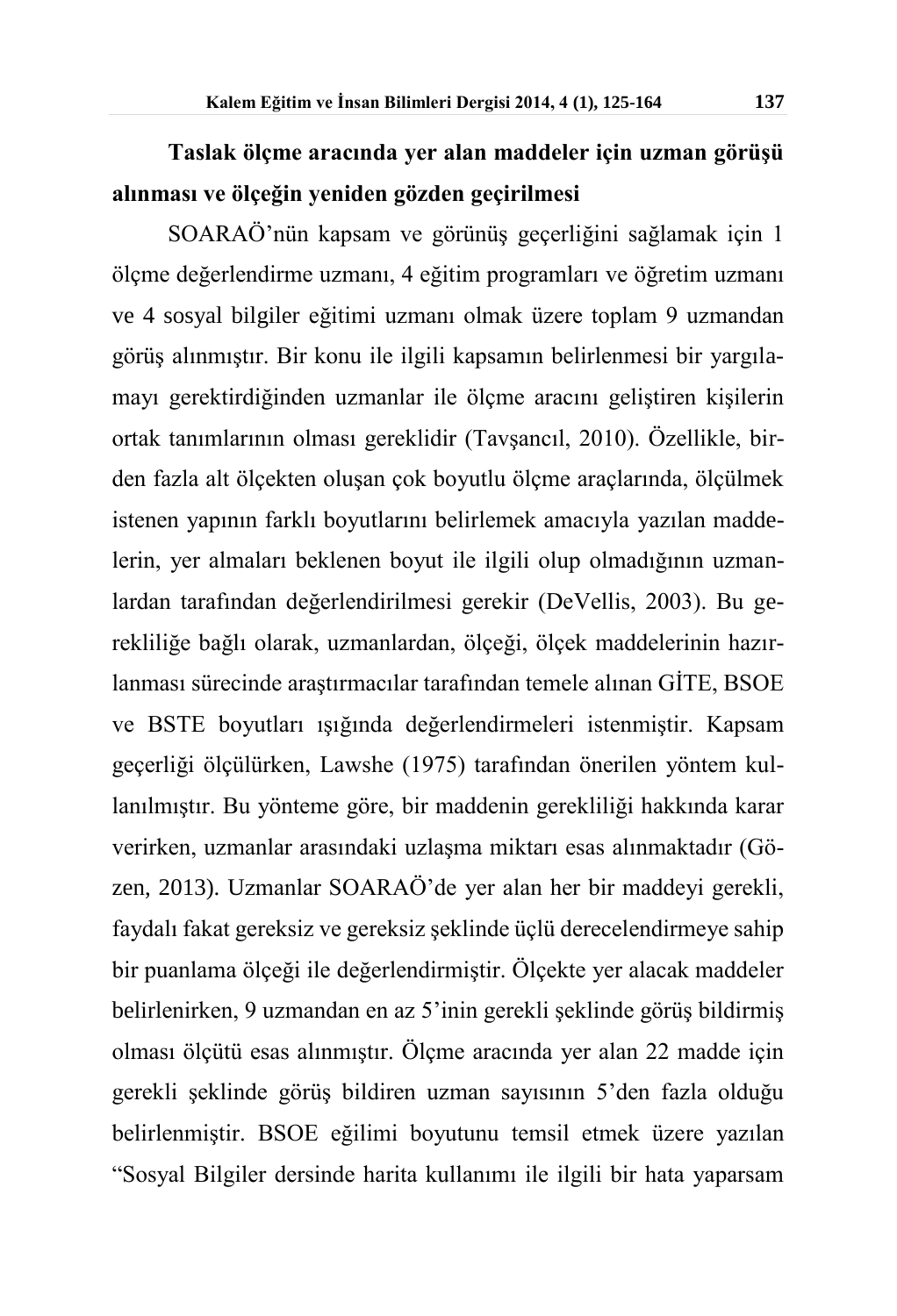karamsar hissederim" maddesi için 9 uzmandan 7'si gereksiz şeklinde görüş bildirmiştir. Dolayısıyla, uzmanların sosyal bilgiler dersindeki tek bir öğrenme alanına yönelik olarak nitelendirdiği bu madde ölçekten çıkarılmıştır. GİTE boyutunu yansıtan 11 madde, BSOE boyutunu yansıtan 5 madde ve BSTE boyutunu yansıtan 6 madde olmak üzere toplamda 22 maddeden oluşan bir ölçme aracı elde edilmiştir. Uzman görüşleri alındıktan sonra, ölçme aracının dil açısından anlaşılabilirliğini sağlamak amacıyla, 3 Türk dili uzmanının görüşüne başvurulmuştur. Uzmanların yazım kuralları ve noktalama işaretlerinin kullanımı ile ilgili görüşleri doğrultusunda, ölçek maddeleri gözden geçirilmiştir.

## **Uygulama öncesinde küçük bir grup üzerinde ön uygulama yapılması**

SOARAÖ'de yer alan maddelerin anlaşılırlığı ve ölçeğin uygulama süresi hakkında geri bildirim almak için, 8 ortaokul öğrencisi (4 kız ve 4 erkek) üzerinde ön uygulama yapılmıştır. SOARAÖ'yü cevaplandıran öğrencilerle uygulamanın ardından görüşmeler gerçekleştirilmiştir. Görüşmelerde, öğrencilerin ölçekte yer alan maddelerin anlaşılırlığına dâir fikirleri alınmıştır. Öğrencilere ayrıca, ölçeğin amacını, ölçekteki madde sayısını ve ölçeğin nasıl doldurulması gerektiğini belirtmek üzere ölçeğin başında sunulan yönerge hakkındaki düşünceleri sorulmuştur. Öğrencilerden alınan görüşler, ölçek için hazırlanan yönergede ve ölçek maddelerinde herhangi bir değişikliğe ihtiyaç duyulmadığını göstermiştir. Ölçeğin yaklaşık uygulama süresi, ön uygulamanın gerçekleştirildiği 8 kişilik grupta, ölçeği en kısa sürede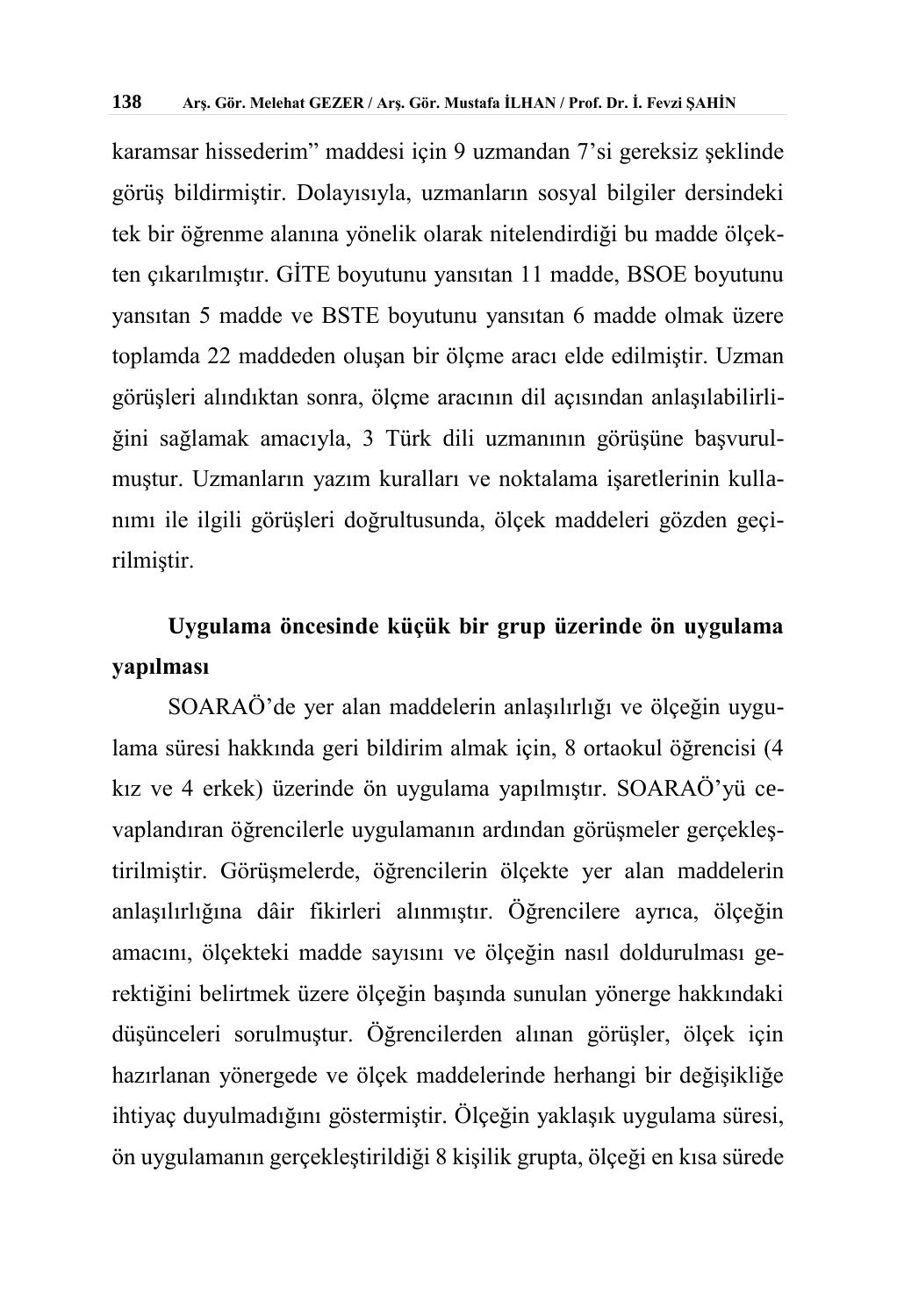dolduran öğrenci ile en uzun sürede dolduran öğrencinin cevaplama süresinin ortalaması olarak belirlenmiştir. Bu süreçlerden sonra ölçek geniş bir çalışma grubu üzerinde uygulamaya hazır hale gelmiştir.

## **Ölçeğin, temsil özelliği yüksek geniş bir örnekleme uygulanması ve ölçeğin psikometrik özelliklerini belirlemeye yönelik analizlerin gerçekleştirilmesi**

Uygulamalar, ölçeğin psikometrik özelliklerini ortaya koymak için yeterli katılımcıdan (474 öğrenci) oluşan bir araştırma grubu üzerinde gerçekleştirilmiştir. Ölçek, sınıf ortamında öğrencilere uygulanmıştır. Uygulamaya başlamadan önce, öğrenciler araştırmanın amacı hakkında bilgilendirilmiştir. Öğrencilere, elde edilen verilerin yalnızca araştırmanın amacı için kullanılacağı, başka herhangi bir kurum ya da kişiyle paylaşılmayacağı belirtilmiştir. Yine uygulamadan önce, öğrencilere araştırmaya katılımın zorunlu olmadığı hatırlatılarak araştırma grubunun yalnızca gönüllü katılımcılardan oluşması sağlanmıştır. Öğrencilere, ölçeği nasıl doldurmaları gerektiği anlatılmış, maddeler hakkında doğru ya da yanlış cevapların bulunmadığı ifade edilmiş ve maddelerde verilen ifadelere dayalı olarak kendileri için uygun olan seçeneği işaretlemeleri istenmiştir. Öğrenciler, birbirlerini etkilememeleri konusunda uyarılmıştır. Ayrıca, ölçeği içtenlikle yanıtlamalarının geçerli ve güvenilir sonuçlar elde edilebilmesi için son derece önemli olduğu araştırmacı tarafından katılımcılara ifade edilmiştir. Veri toplama sürecinin ardından ölçeğin psikometrik özelliklerini belirlemeye yönelik olarak istatistiksel analizler gerçekleştirilmiştir.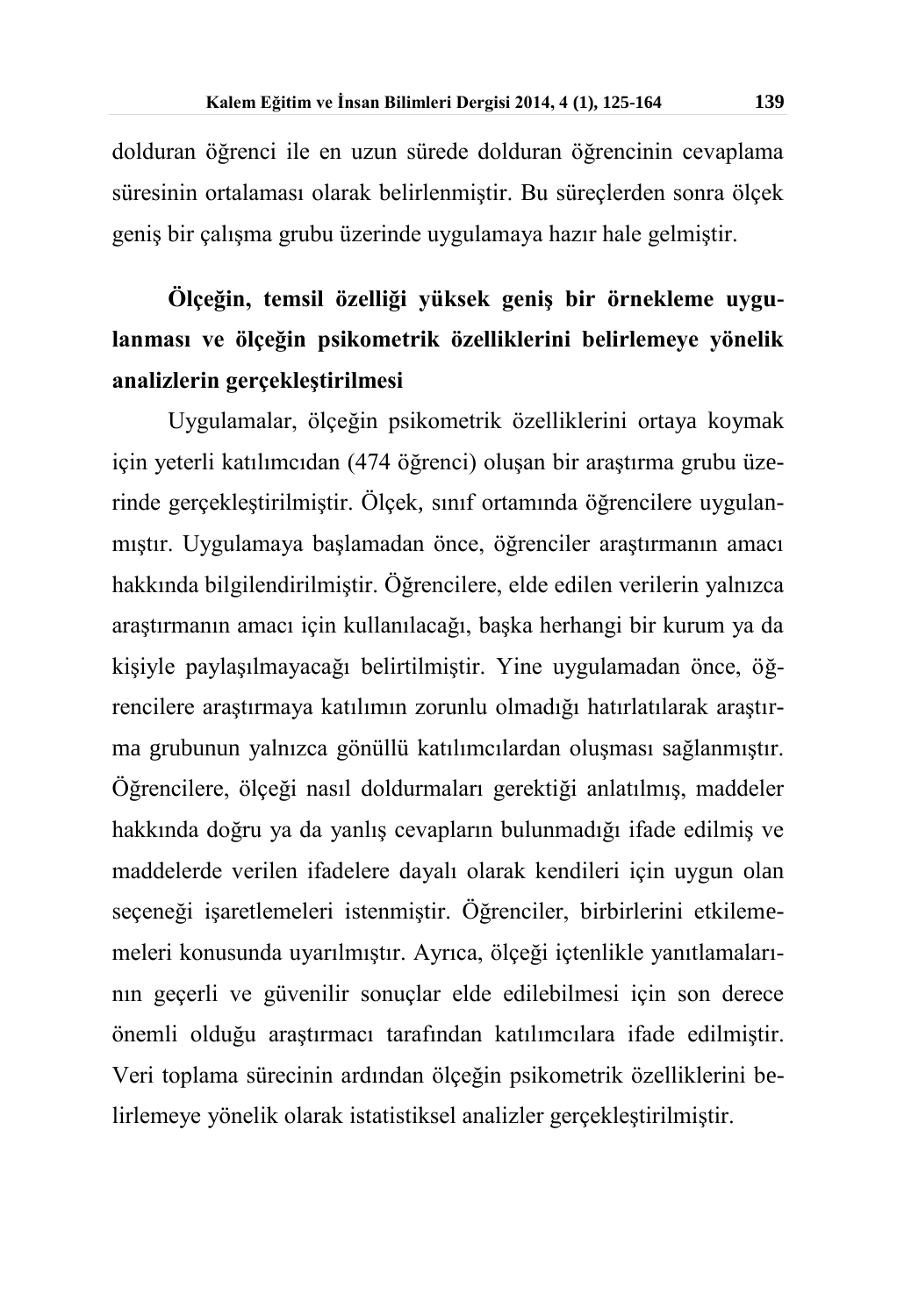## **Ölçeğin nasıl puanlanacağına ve nasıl yorumlanacağına ilişkin bir yönergenin hazırlanması**

SOARAÖ'nün alt boyutlarından ve ölçeğin genelinden alınabilecek puanların hangi aralıkta değişebileceği belirtilmiştir. Ayrıca, ölçeğin alt boyutlarından ve genelinden alınan yüksek ve düşük puanların nasıl yorumlanması gerektiği açıklanmıştır.

## **Geçerlik, güvenirlik ve madde analizine yönelik olarak gerçekleştirilen istatistiksel analizler**

SOARAÖ araştırma grubuna uygulandıktan sonra, ölçeğin psikometrik özelliklerini ortaya koymak için istatistiksel analizler gerçekleştirilmiştir. İlk olarak ölçeğin yapı geçerliği incelenmiş, bu amaçla Açımlayıcı Faktör Analizi (AFA) ve Doğrulayıcı Faktör Analizi (DFA) uygulanmıştır. SOARAÖ'nün uyum geçerliği kapsamında, öğrencilerin ölçekten aldıkları puanlar ile sosyal bilgiler başarıları (bir önceki yıla ait karne notları) arasındaki korelasyon hesaplanmıştır. SOA-RAÖ'nün güvenirliği iç tutarlık yöntemiyle incelenmiştir. SOA-RAÖ'de yer alan maddelerin ayırt edicilik düzeylerini saptamak amacıyla düzeltilmiş madde toplam korelasyonu hesaplanmış ve % 27'lik alt-üst grup karşılaştırmalarına yer verilmiştir. Araştırmanın verileri SPSS 20.0 ve AMOS 20.0 paket programları kullanılarak analiz edilmiştir.

#### **Bulgular**

## **Yapı Geçerliliği**

SOARAÖ'ye ilişkin kuramsal olarak temele alınan GİTE, BSOE ve BSTE şeklindeki üç faktörlü yapının veriler tarafından doğrulanıp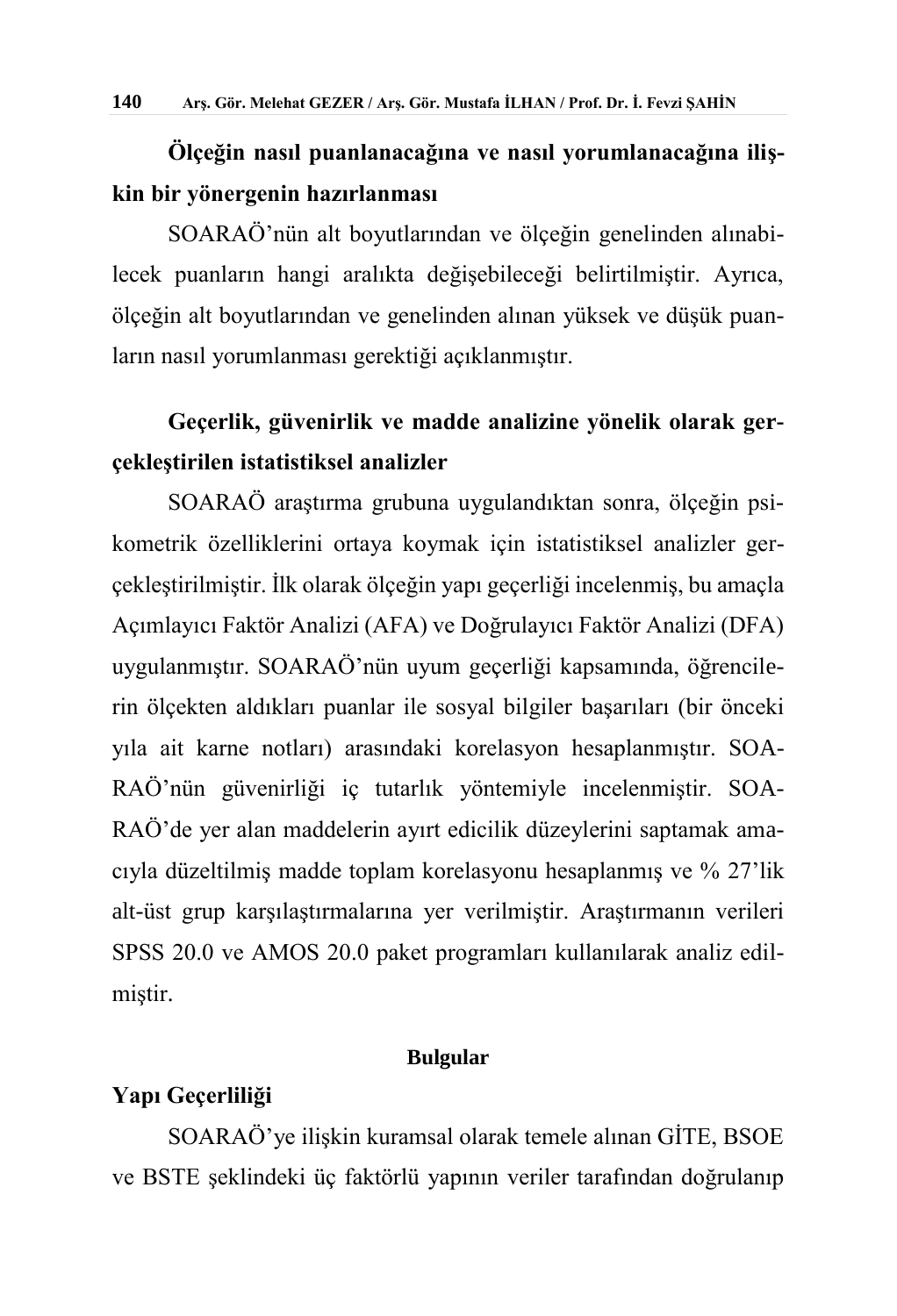doğrulanmadığını test etmek için DFA uygulanmıştır. DFA sonucunda kuramsal olarak önerilen üç faktörlü yapı ile veri seti arasında anlamlı fark bulunduğu belirlenmiştir. Dolayısıyla, SOARAÖ'nün nasıl bir faktör yapısına sahip olduğunu ortaya koymak için AFA uygulanmıştır. AFA gerçekleştirilmeden önce verilerin faktör analizine uygun olup olmadığı konusunda karar vermek için KMO örneklem uygunluk katsayısı incelenmiş ve Bartlett Sphericity testleri gerçekleştirilmiştir. KMO 0 ile 1 arasında değişen değerler alabilmektedir. KMO değerinin .60'dan yüksek ve Bartlett testinin istatistiksel olarak anlamlı olması verilerin faktör analizi için uygun olduğunu göstermektedir (Büyüköztürk, 2010). Bu araştırmada, KMO değeri .838 bulunmuş ve Bartlett testinin istatistiksel olarak anlamlı olduğu  $(\chi^2=1775.431,$ sd=231) belirlenmiştir. Bu sonuca göre, verilerin faktör analizine uygun olduğu söylenebilir. Bu tespitin ardından AFA'da temel bileşenler yöntemi ve oblik döndürme sonucunda, toplam varyansın % 32.21'ini açıklayan iki faktörlü bir yapı elde edilmiştir. Clifford (1991) tarafından geliştirilen genel akademik risk alma ölçeği ile İlhan ve Çetin (2013) tarafından geliştirilen matematik odaklı akademik risk alma ölçeğinde, ölçek boyutlarının birbiri ile ilişkili olması, SOARAÖ'de de ölçek faktörleri arasında bir ilişki olacağını düşündürmüştür. Ölçek faktörlerinin birbirleriyle ilişkili olacağına yönelik bu öngörü nedeniyle AFA'da oblik döndürme tekniği kullanılmıştır. AFA sonucunda elde edilen bulgular Tablo 1'de sunulmuştur.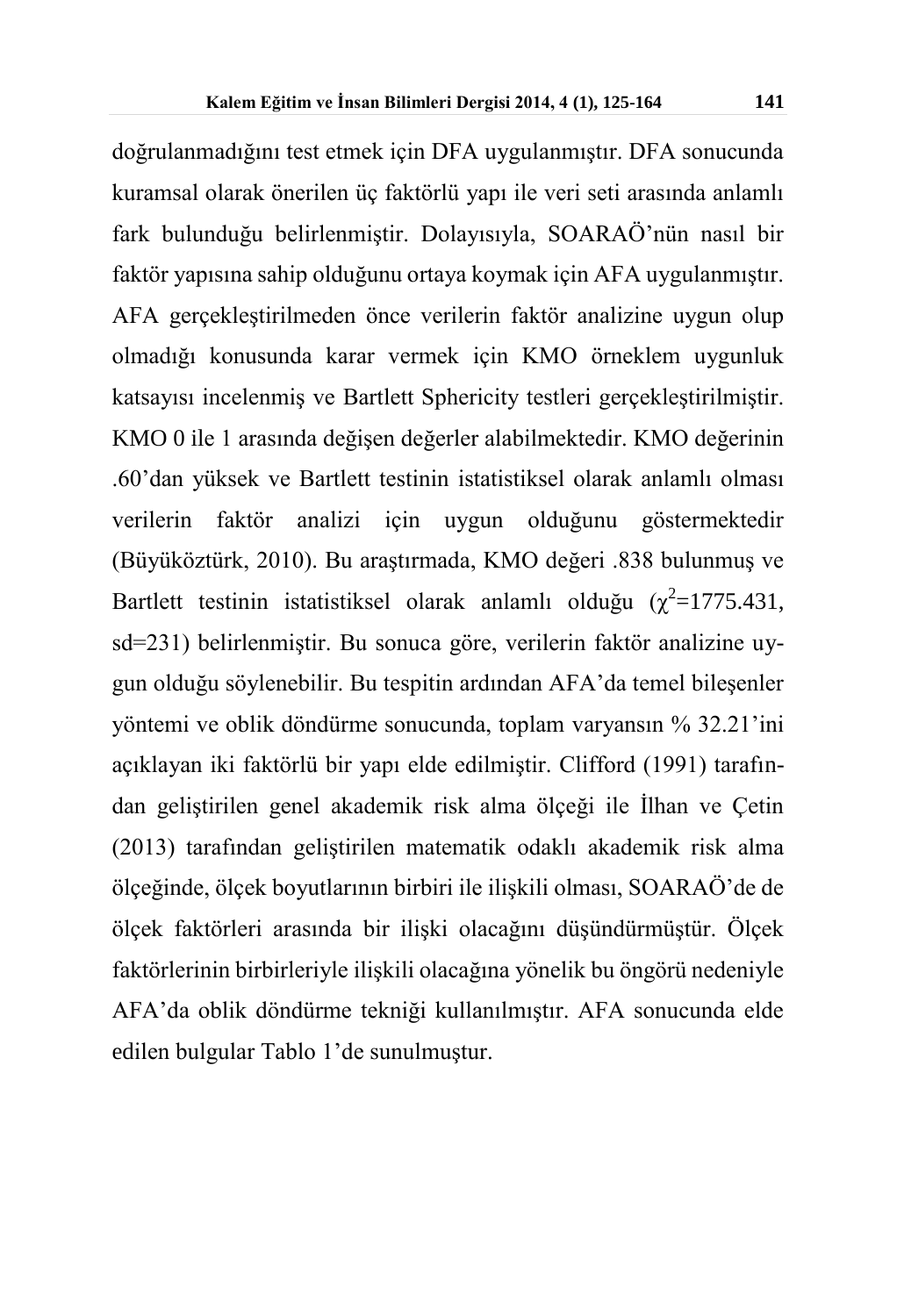| <b>Madde No</b> | Faktör 1 | Faktör 2 |
|-----------------|----------|----------|
| SOARAÖ1         | .544     | $-.034$  |
| SOARAÖ2         | .573     | $-.101$  |
| SOARAÖ3         | $-.095$  | $-.097$  |
| SOARAÖ4         | .543     | $-.062$  |
| SOARAÖ5         | .429     | .093     |
| SOARAÖ6         | .555     | .198     |
| SOARAÖ7         | .577     | $-.001$  |
| SOARAÖ8         | .367     | $-.007$  |
| SOARAÖ9         | .428     | $-.013$  |
| SOARAÖ10        | .586     | $-.070$  |
| SOARAÖ11        | .364     | .247     |
| SOARAÖ17        | .585     | $-.009$  |
| SOARAÖ18        | .645     | $-.054$  |
| SOARAÖ19        | .600     | $-.138$  |
| SOARAÖ20        | .672     | .004     |
| SOARAÖ21        | .599     | $-.083$  |
| SOARAÖ22        | .532     | $-.041$  |
| SOARAÖ18        | $-.115$  | .692     |
| SOARAÖ19        | $-.034$  | .677     |
| SOARAÖ20        | $-.003$  | .699     |
| SOARAÖ21        | $-.055$  | .503     |
| SOARAÖ22        | $-.067$  | .678     |

**Tablo 1.** SOARAÖ AFA İlk Analiz Sonuçları

AFA'nın ilk sonuçlarına göre, GİTE ve BSTE boyutlarını temsil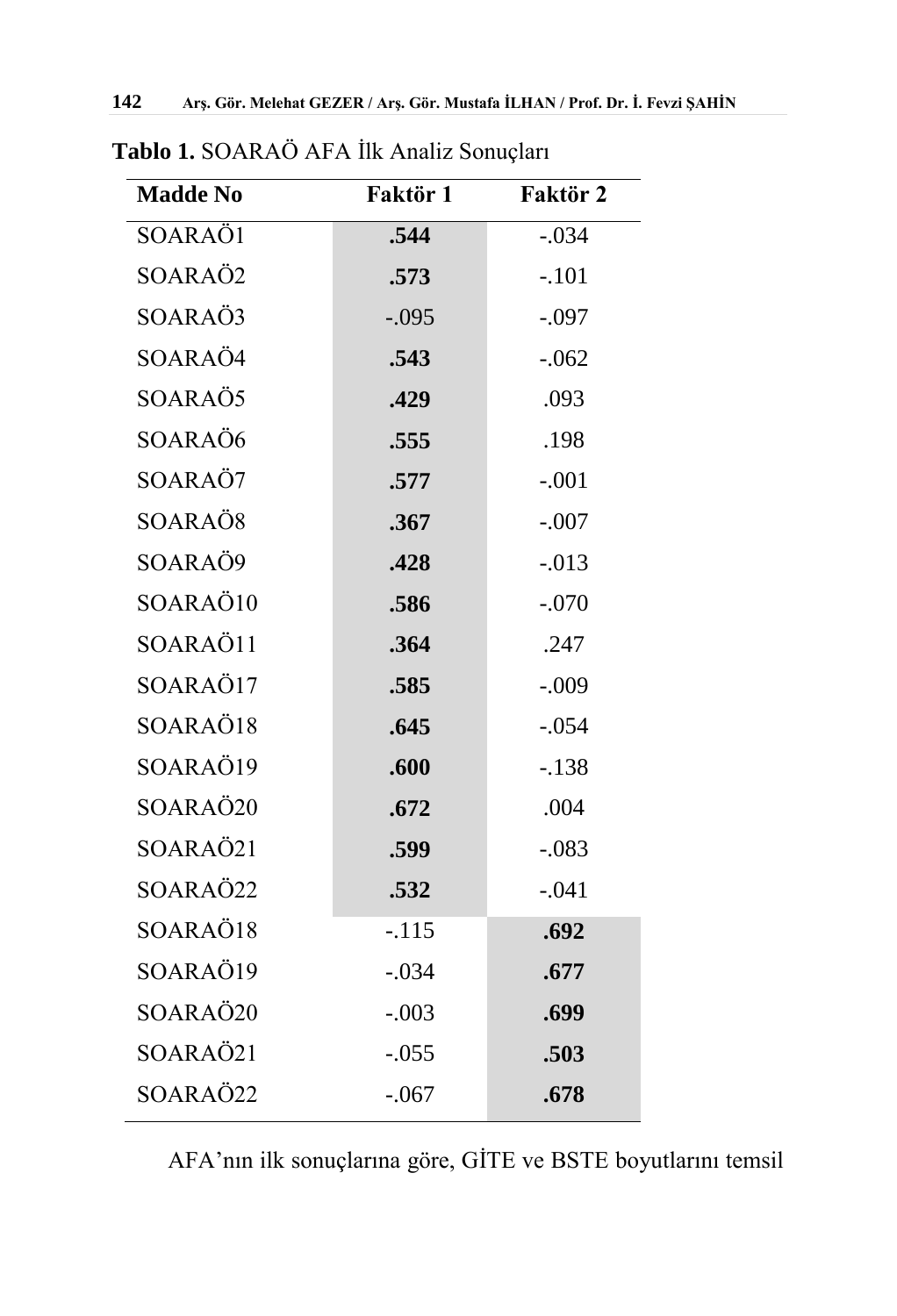edecek şekilde yazılan maddeler birinci faktörde, BSOE boyutuna yönelik olarak yazılan maddeler ise ikinci faktörde yer almıştır. AFA sonucunda, madde 3 faktör yükü .30'dan düşük olduğu için (Büyüköztürk, 2010; Costello ve Osborne, 2005; Martin ve Newell, 2004; Pallant, 2005; Schriesheim ve Eisenbach, 1995) ölçme aracından çıkarılmıştır. Daha sonra, AFA tekrarlanmış ve toplam varyansın % 33.86'sını açıklayan iki faktörlü bir yapı elde edilmiştir. Faktörlerde toplanan maddelerin içerikleri dikkate alındığında, birinci faktörde GİTE ve BSTE'yi yansıtan maddelerin yer aldığı belirlenmiştir. İkinci faktörde ise, BSOE'ye yönelik maddelerin bulunduğu belirlenmiştir. GİTE ile BSTE eğilimi boyutları öğrencilerin akademik risk alma konusundaki istekliliklerini yansıtırken; BSOE boyutu, öğrencilerin akademik risk alma konusundaki isteksizliklerine işaret etmektedir. Bu noktadan hareketle, GİTE ile BSTE'ye yönelik maddelerin yer aldığı birinci faktör Akademik Risk Almaya Yaklaşma (ARAY); BSOE'i yansıtan maddeler ise, Akademik Risk Almaktan Kaçınma (ARAK) olarak adlandırılmıştır. ARAY alt ölçeği 16 maddeden oluşmakta ve toplam varyansın % 23.11'ini açıklamaktadır. Bu alt ölçekte yer alan maddelerin faktör yükleri .35 ile .67 arasında sıralanmaktadır. ARAK alt ölçeği toplam varyansın % 10.76'sını açıklamaktadır. Bu alt ölçekte yer alan maddelerin faktör yükleri .51 ile .70 arasında değişmektedir. SOARAÖ'nün açıkladığı varyans oranı ile faktör yüklerine ilişkin bulgular Tablo 2'de gösterilmiştir.

**Tablo 2.** SOARAÖ Çıkarılan Maddenin Ardından Tekrarlanan AFA Sonuçları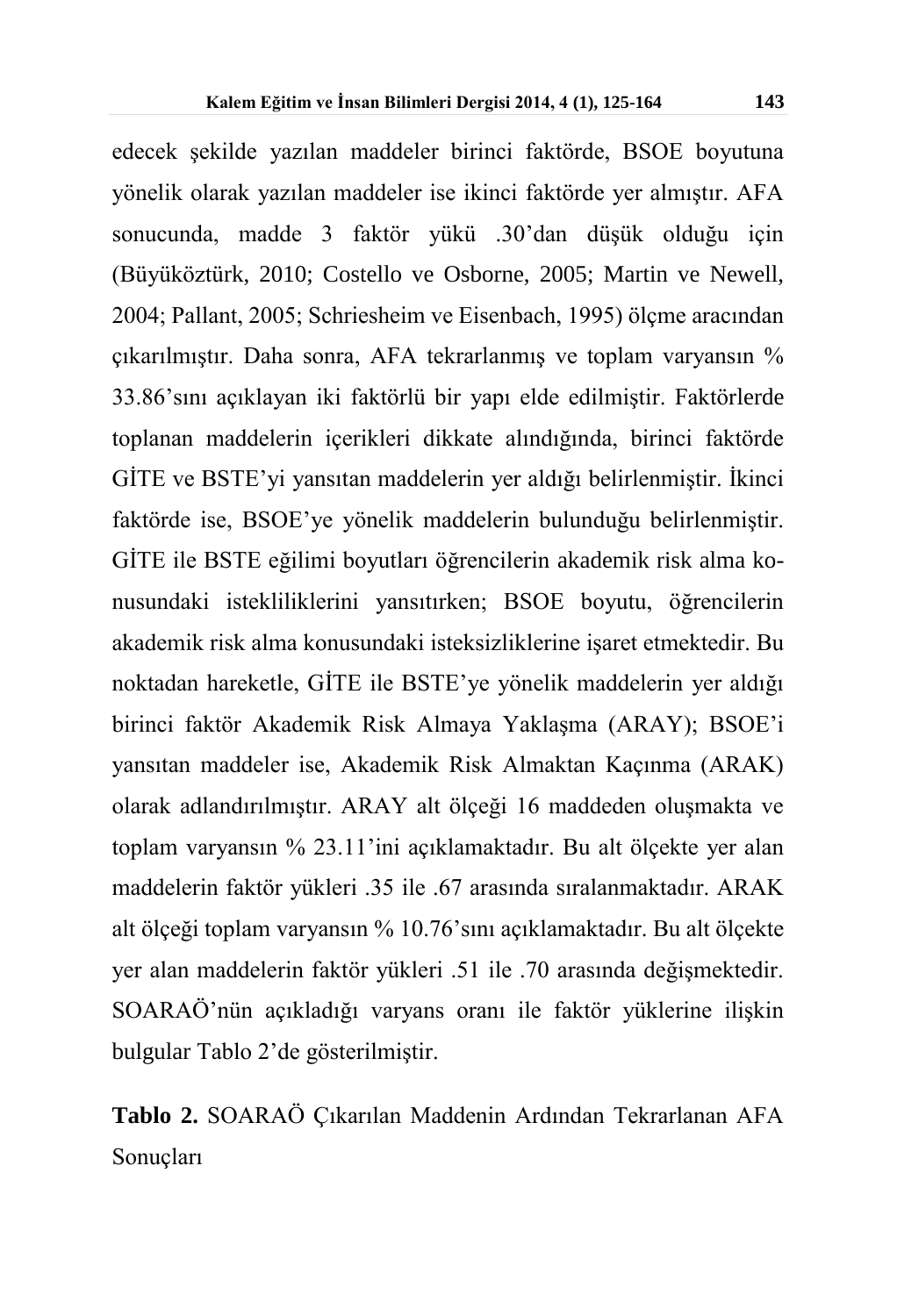| Faktör      | <b>Madde</b><br>N <sub>0</sub> | <b>Maddeler</b>                                                                                                                             | Faktör<br>Yükü |  |  |  |  |  |  |
|-------------|--------------------------------|---------------------------------------------------------------------------------------------------------------------------------------------|----------------|--|--|--|--|--|--|
|             | $\mathbf{M1}$                  | Sosyal bilgiler dersinin anlaşılması güç<br>olan<br>konularını tartışmayı severim.                                                          | .556           |  |  |  |  |  |  |
|             | M <sub>2</sub>                 | Hata yapma ihtimalim olsa bile sosyal bir problemi<br>farklı bakış<br>açıları<br>belirtmekten<br>tartışırken<br>kaçınmam.                   | .589           |  |  |  |  |  |  |
|             | $\mathbf{M}4$                  | Sosyal bilgiler dersi ödevlerini seçme<br>şansım<br>olduğunda zor olan ödevleri kolay olanlara tercih<br>.547<br>ederim.                    |                |  |  |  |  |  |  |
|             | M <sub>5</sub>                 | Ezberlenerek doğru yanıtlanabilecek sorular yerine,<br>açık konular üzerinde<br>tartışmaya<br>fikirlerimi<br>söylemek daha keyiflidir.      | .410           |  |  |  |  |  |  |
|             | <b>M6</b>                      | Bazı yanlışlar yapsam bile zor olan sosyal bilgiler<br>dersi ödevleriyle uğraşmayı severim.                                                 | .560           |  |  |  |  |  |  |
|             | $\mathbf{M}$ 7                 | Farklı düşünmeyi gerektiren sosyal bilgiler dersi<br>konularına çalışmak eğlencelidir.                                                      | .577           |  |  |  |  |  |  |
| <b>ARAY</b> | M8                             | Kolay fakat sıkıcı bir sosyal bilgiler dersi ödevinde<br>mükemmel bir not almaktansa zor bir ödevde hata<br>yapmayı tercih ederim.          | .354           |  |  |  |  |  |  |
|             | M <sub>9</sub>                 | Sosyal Bilgiler dersinde doğruluğundan emin<br>olmadığım fikirleri paylaşmaktan çekinmem.                                                   | .434           |  |  |  |  |  |  |
|             | <b>M10</b>                     | İyi olmadığım sosyal bilgiler dersi konularıyla ilgili<br>bir soru ile karşılaştığımda bile cevaplamak için<br>uğraşırım.                   | .597           |  |  |  |  |  |  |
|             | <b>M11</b>                     | Sosyal Bilgiler dersi sınavında tercihli<br>soru<br>sorulursa, düşük puan alma ihtimaline karşı yine de<br>zor olan soruları tercih ederim. | .367           |  |  |  |  |  |  |
|             | <b>M17</b>                     | Sosyal Bilgiler dersinde yaptığım hataları öğrenme<br>için bir fırsat olarak görürüm.                                                       | .594           |  |  |  |  |  |  |
|             | <b>M18</b>                     | Sosyal Bilgiler dersinde düşük bir not alırsam<br>zihnimi toplayıp daha sıkı çalışırım.                                                     | .634           |  |  |  |  |  |  |
|             | M19                            | Sosyal Bilgiler dersinde düşük bir not alırsam, hata<br>ve eksiklerimi açıklaması için öğretmenime veya<br>arkadaşlarıma sorarım.           | .613           |  |  |  |  |  |  |
|             | M20                            | Sosyal Bilgiler dersinde zorlandığım bir konuyu<br>anlamak için tekrar tekrar çalışırım.                                                    | .665           |  |  |  |  |  |  |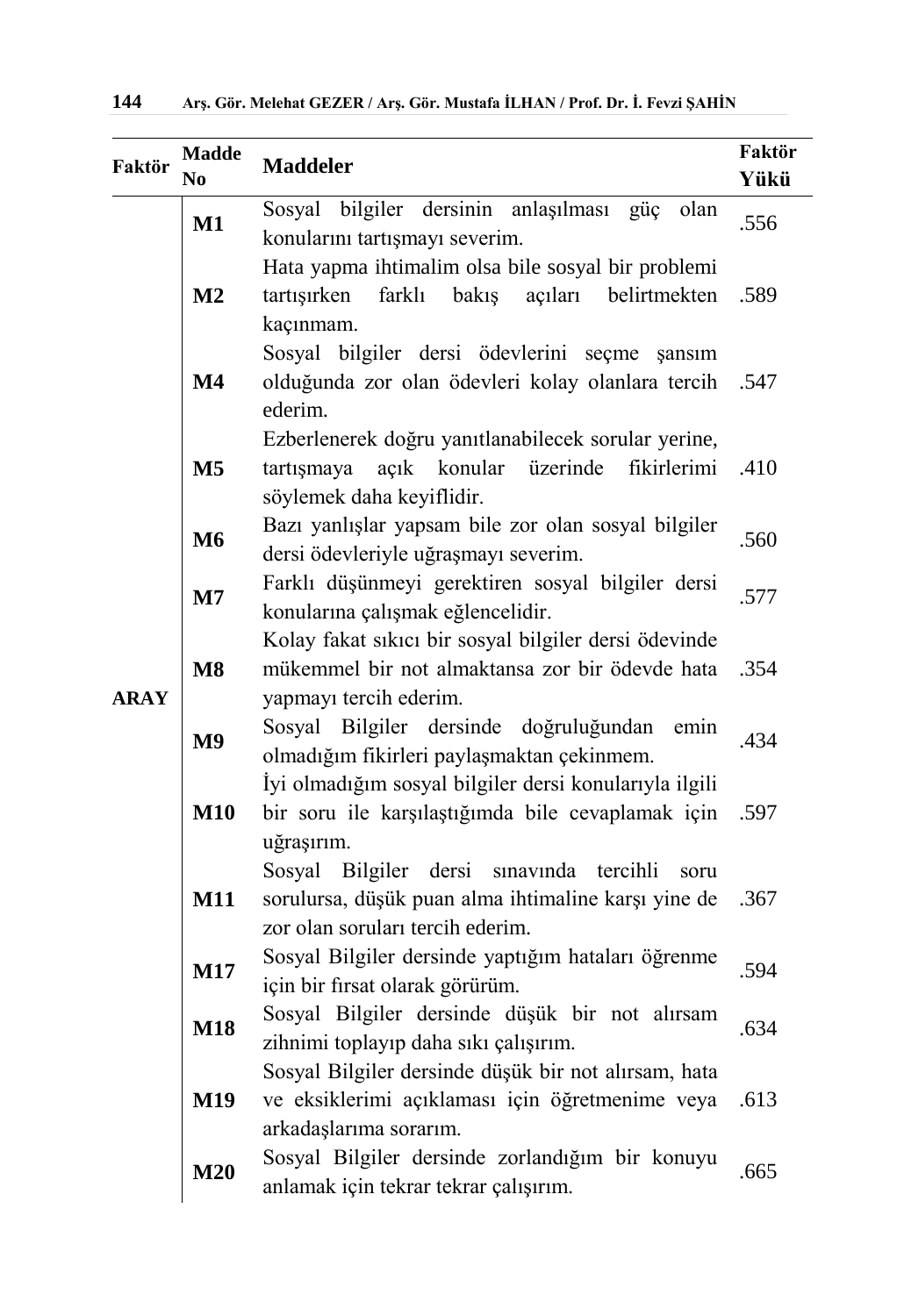|             | Kalem Eğitim ve İnsan Bilimleri Dergisi 2014, 4 (1), 125-164 |                                                                                                                   |        |  |  |  |
|-------------|--------------------------------------------------------------|-------------------------------------------------------------------------------------------------------------------|--------|--|--|--|
|             | M21                                                          | Sosyal Bilgiler dersinde düşük bir not alsam da<br>çalışarak notumu yükseltebilirim.                              |        |  |  |  |
|             | <b>M22</b>                                                   | Sosyal Bilgiler dersinde bildiğim ifadelerden yola<br>çıkarak konu ile ilgili genellemeler yapmaktan<br>çekinmem. | .539   |  |  |  |
|             | Açıkladığı Varyans %                                         |                                                                                                                   |        |  |  |  |
|             | M12                                                          | Sosyal Bilgiler dersinde bir konu ile ilgili yanlış<br>cevap verdiğim zaman cesaretim çok kırılır.                | .700   |  |  |  |
| <b>ARAK</b> | M13                                                          | Sosyal Bilgiler dersi ödevlerinde yanlış yapmaktan<br>endişe duyarım.                                             | .674   |  |  |  |
|             | M14                                                          | Sosyal Bilgiler dersi ödevinde başarısız olduğum<br>zaman hiçbir şey bana keyif vermez.                           | .701   |  |  |  |
|             | M15                                                          | Sosyal bilgiler dersinde kötü bir not aldığım zaman<br>bunu kimsenin duymasını istemem.                           |        |  |  |  |
|             | M16                                                          | Bir Sosyal Bilgiler dersi ödevini yaparken başarısız<br>olursam hemen vazgeçerim.                                 |        |  |  |  |
|             |                                                              | Açıkladığı Varyans %                                                                                              | 10.756 |  |  |  |
|             |                                                              | <b>ACIKLANAN TOPLAM VARYANS %</b>                                                                                 | 33.863 |  |  |  |

AFA sonucunda elde edilen 21 madde ve iki faktörden oluşan yapının yeterli uyum indeksleri verip vermediğini belirlemek ve SOARAÖ'nün yapı geçerliğine ilişkin ek kanıt elde etmek için DFA uygulanmıştır. DFA'da sınanan modelin yeterliliğini ortaya koymak üzere pek çok uyum indeksi kullanılmaktadır. Bu çalışmada, yapılan DFA için Ki-Kare uyum testi (Chi-Square Goodness), iyilik uyum indeksi (Goodness of Fit Index, GFI), düzeltilmiş iyilik uyum indeksi (Adjustment Goodness of Fit Index, AGFI), karşılaştırmalı uyum indeksi (Comparative Fit Index, CFI), normlaştırılmış uyum indeksi (Normed Fit Index, NFI), Tucker Lewis indeksi (TLI), fazlalık uyum indeksi (Incremental Fit Index, IFI), tahmin hatalarının ortalamasının karekökü (Root Mean Square Error of Approximation, RMSEA),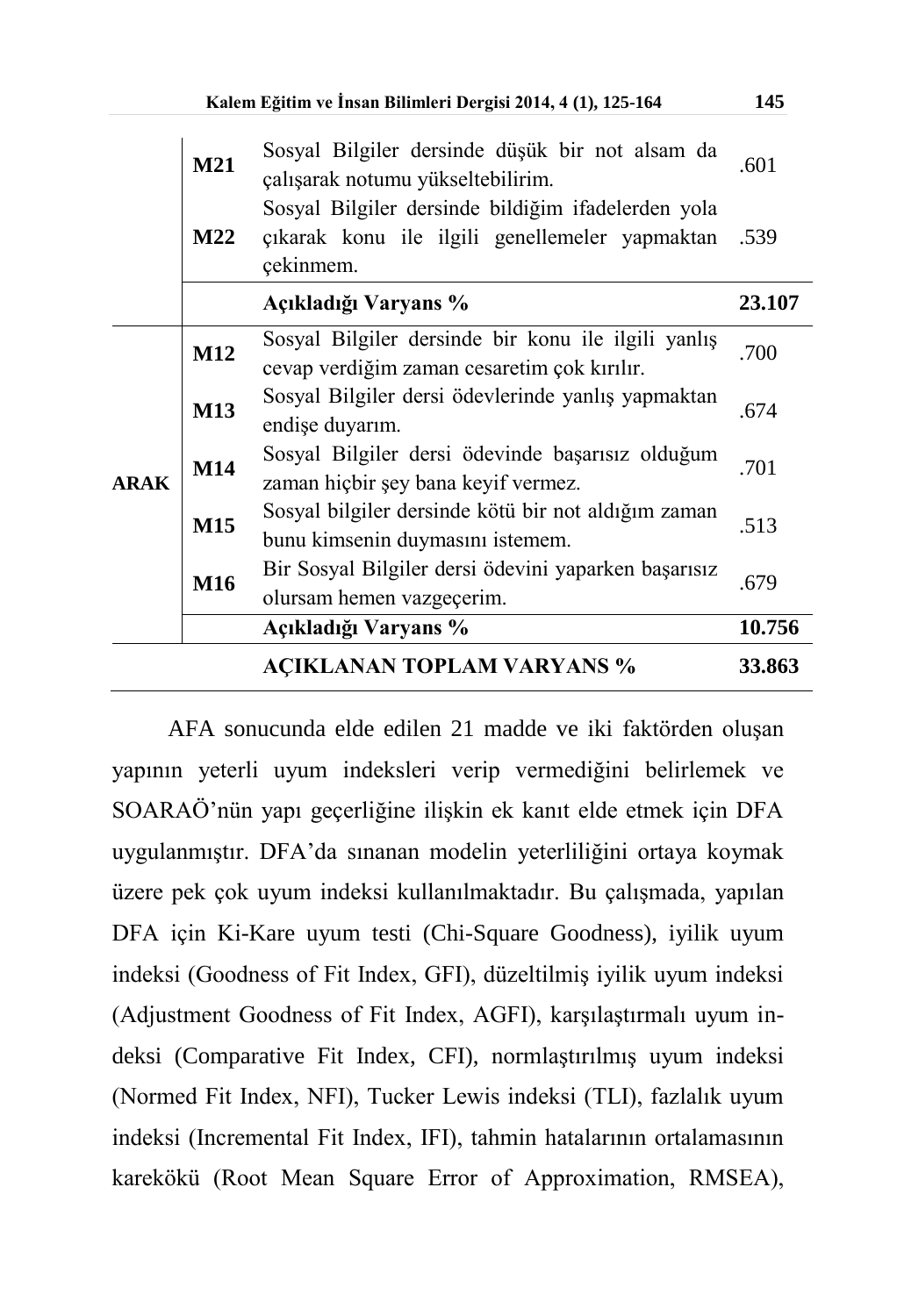standartlaştırılmış hata kareleri ortalamasının karekökü (Standardized Root Mean Square Residual, SRMR), sıkı normlaştırılmış uyum indeksi (Parsimony Normed Fit Index, PNFI) ve sıkı iyilik uyum indeksi (Parsimony Goodness of Fit Index, PGFI) incelenmiştir. Uyum indekslerine ilişkin dikkate alınması gereken ölçütler tartışmalı bir konudur (Weston ve Gore, 2006). Bununla birlikte genel olarak; GFI, CFI, NFI, TLI ve IFI indeksleri için .90 değeri kabul edilebilir uyuma ve .95 değeri mükemmel uyuma işaret etmektedir (Bentler, 1980; Bentler ve Bonett, 1980; Marsh, Hau, Artelt, Baumert ve Peschar, 2006). AGFI için .85 değeri kabul edilebilir uyumu ve .90 değeri mükemmel uyumu ifade etmektedir (Schermelleh-Engel ve Moosbrugger, 2003). RMSEA için .08 değeri kabul edilebilir uyum ve .05 değeri mükemmel uyum ölçütü olarak alınmaktadır (Brown ve Cudeck, 1993; Byrne ve Campbell, 1999). SRMR için ise .05 değeri mükemmel uyuma ve .10 değeri kabul edilebilir uyuma işaret etmektedir (Hu ve Bentler, 1999; Kline, 2011). PNFI ve PGFI uyum indekslerinin .50'nin üzerinde olması kabul edilebilir uyumu (Meyers, Gamst ve Guarino, 2006) .95 ve üzerinde olması ise, mükemmel uyumu ifade etmektedir (Meydan ve Şeşen, 2011). Yapılan DFA'da, elde edilen modelin uyum indeksleri incelenmiş ve minimum  $\chi^2$  değerinin ( $\chi^2$ =458.82, N=474, p=.00) anlamlı olduğu görülmüştür. Uyum indeksi değerleri ise, GFI=.91, AGFI=.89, CFI=.93, NFI=.89, TLI=92, IFI=.93, RMSEA=.058, SRMR=.054, PNFI=.79 ve PGFI=.74 olarak bulunmuştur. Sınanan modelin yeterliğini ortaya koymak amacıyla incelenen uyum indekslerine ilişkin kabul edilebilir ve mükemmel uyum değerleri ile DFA'dan elde edilen uyum indeksi değerleri ve bu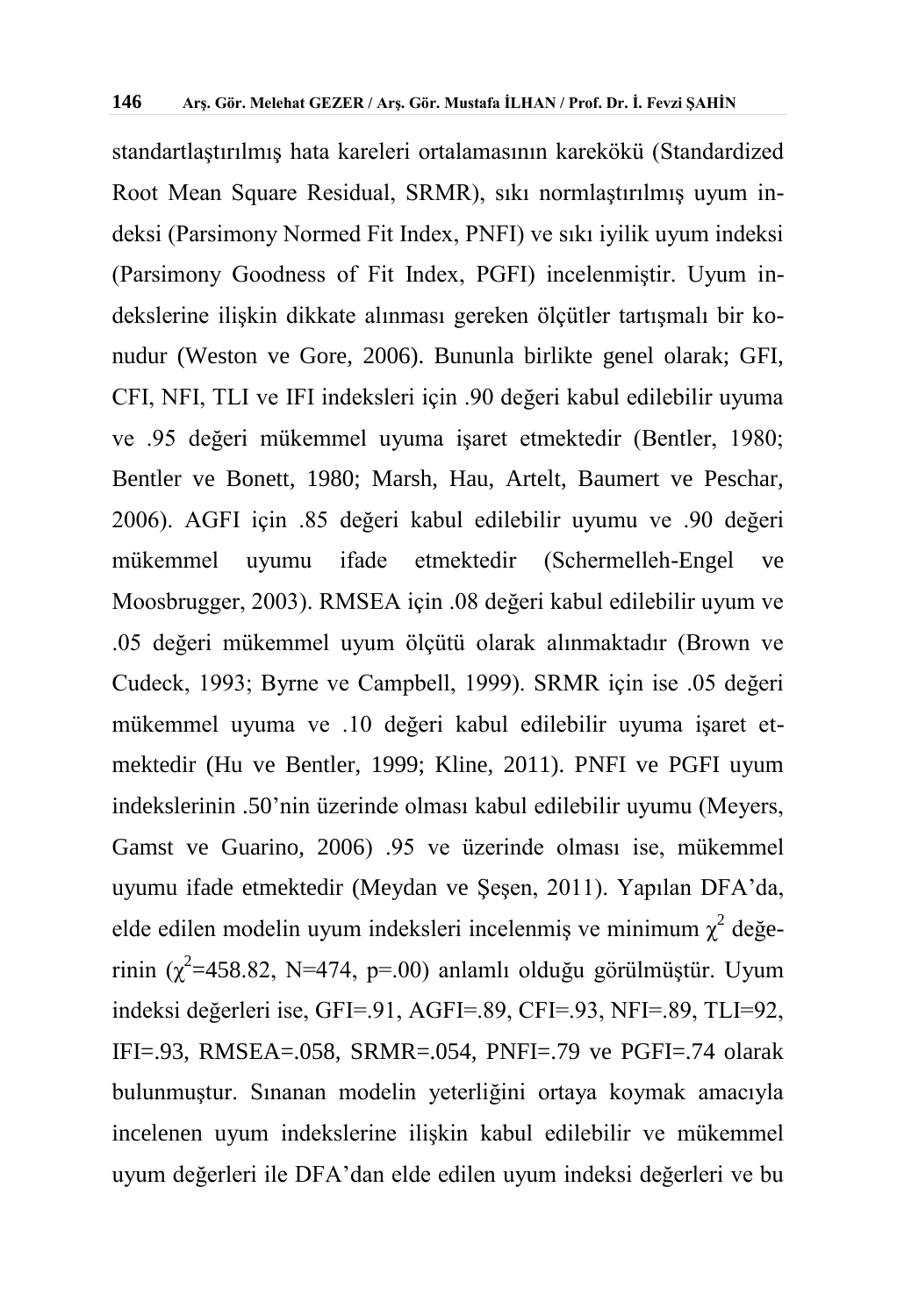doğrultuda ortaya çıkan sonuçlar Tablo 3'te gösterilmiştir.

**Tablo 3.** Araştırmada İncelenen Uyum İndekslerine İlişkin Mükemmel ve Kabul Edilebilir Uyum Değerleri ile DFA'dan Elde Edilen Uyum İndeksi Değerleri

| ndeksleri<br>Incelenen | Mükemme<br><b>Dicutleri</b><br>mm                                                                                                 | Kabul<br>Edilebilir<br>Jyum<br>)1çütleri | ndeksleri<br>Edilen | Sonuç                 |
|------------------------|-----------------------------------------------------------------------------------------------------------------------------------|------------------------------------------|---------------------|-----------------------|
| $\chi^2$ /sd           | $0 \leq \chi^2 / sd \leq 2$                                                                                                       | $2\leq \chi^2/\text{sd}\leq 3$           | 2.44                | Kabul Edilebilir Uyum |
| <b>GFI</b>             | .95≤GFI≤1.00                                                                                                                      | .90≤GFI≤95                               | .91                 | Kabul Edilebilir Uyum |
| <b>AGFI</b>            | .90≤AGFI≤1.00                                                                                                                     | .85≤AGFI≤.90                             | .89                 | Kabul Edilebilir Uyum |
| <b>CFI</b>             | .95≤CFI≤1.00                                                                                                                      | .90≤CFI≤ .95                             | .93                 | Kabul Edilebilir Uyum |
| <b>NFI</b>             | .95 SNFI <1.00                                                                                                                    | .90≤NFI≤.95                              | .89                 | Kabul Edilebilir Uyum |
| <b>TLI</b>             | .95 TLI <1.00                                                                                                                     | .90≤TLI≤.95                              | .92                 | Kabul Edilebilir Uyum |
| <b>IFI</b>             | .95≤IFI≤1.00                                                                                                                      | .90≤IFI≤.95                              | .93                 | Kabul Edilebilir Uyum |
| <b>RMSEA</b>           | .0 <rmsea<.05< td=""><td>.05<math>\le</math>RMSEA<math>\le</math>.08</td><td>.058</td><td>Kabul Edilebilir Uyum</td></rmsea<.05<> | .05 $\le$ RMSEA $\le$ .08                | .058                | Kabul Edilebilir Uyum |
| <b>SRMR</b>            | .00 $\leq$ SRMR $\leq$ .05                                                                                                        | .05 $\leq$ SRMR $\leq$ .10               | .054                | Kabul Edilebilir Uyum |
| <b>PNFI</b>            | .95 PNFI \ 1.00                                                                                                                   | .50≤PNFI≤.95                             | .79                 | Kabul Edilebilir Uyum |
| <b>PGFI</b>            | .95 PGFI  \[ 1.00                                                                                                                 | .50≤PGFI≤.95                             | .74                 | Kabul Edilebilir Uyum |

Tablo 3'teki uyum indekslerine ilişkin mükemmel ve kabul edilebilir uyum ölçütleri, SOARAÖ'ye ilişkin iki faktörlü modelin uyumlu olduğunu ortaya koymaktadır. İki boyutlu modele ilişkin faktör yükleri Şekil 1'de görülmektedir. Şekil 1'de görülebileceği gibi, faktör yükleri ARAY alt boyutu için .25 ile .62 arasında ve ARAK alt boyutu için ise .40 ile .62 arasında değişmektedir.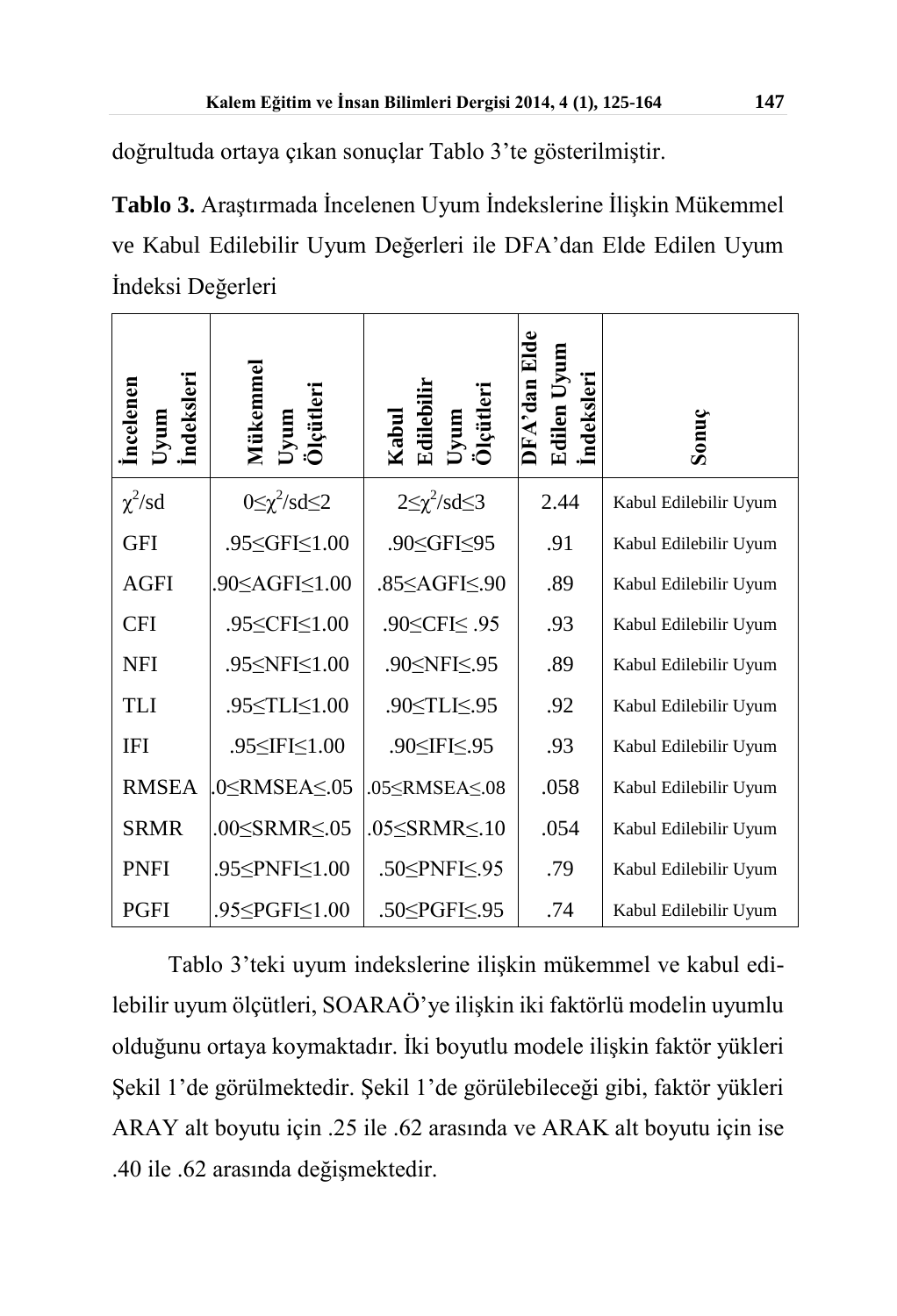

**Şekil 1.** SOARAÖ Path Diyagramı ve Faktör Yükleri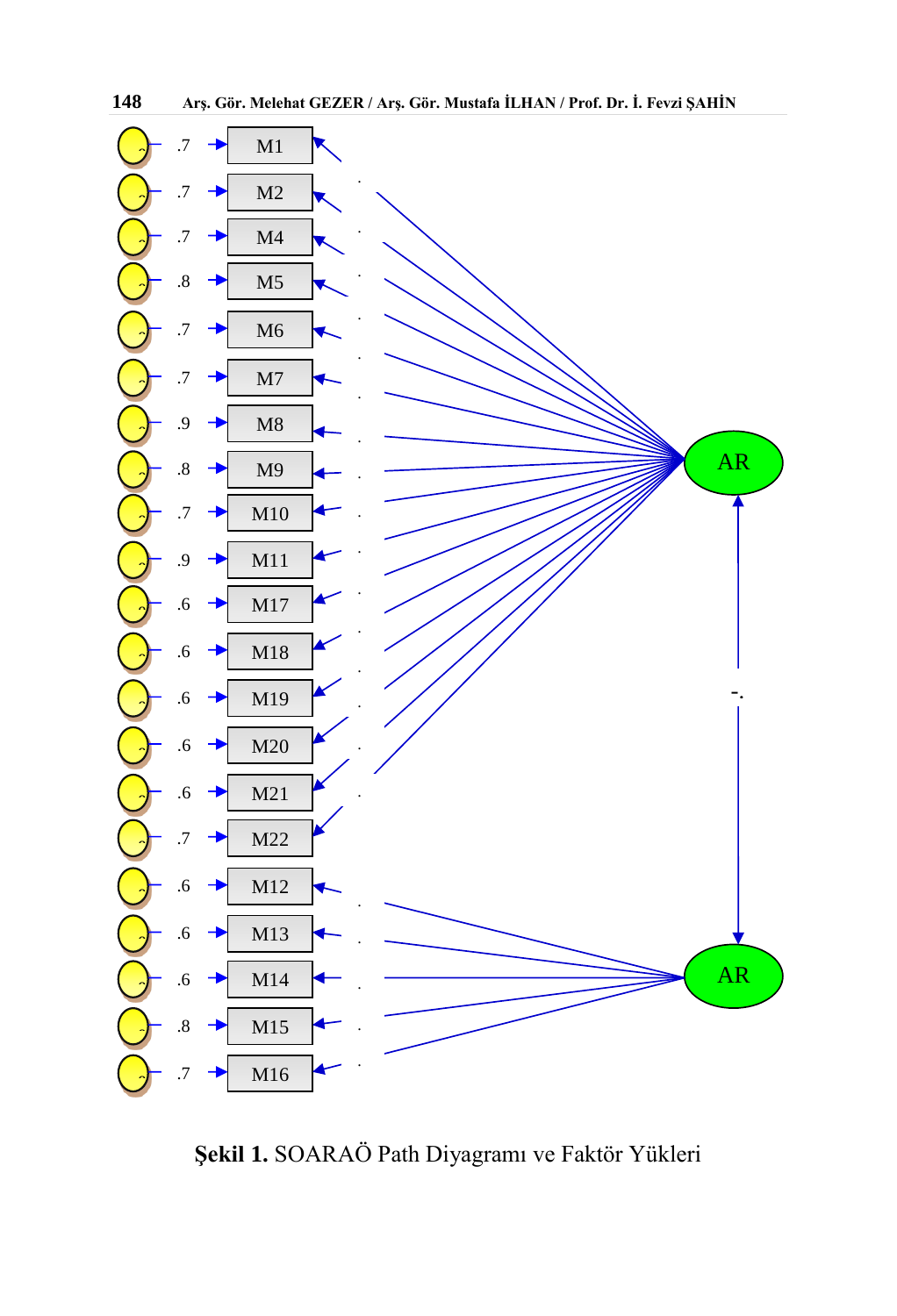### **Uyum Geçerliği**

Akademik risk alma davranışına ilişkin literatür incelendiğinde, akademik risk alma ile başarı arasında pozitif ilişki olduğu görülmektedir (Özyılmaz Akamca, 2008). Buna göre, SOARAÖ'nün uyum geçerliği kapsamında, öğrencilerin ölçekten aldıkları puanlar ile Sosyal Bilgiler dersi başarıları arasındaki korelasyon hesaplanmıştır. Öğrencilerin bir önceki yıla ait Sosyal Bilgiler karne notları sosyal bilgiler başarı puanı olarak alınmıştır. Sosyal Bilgiler başarısı ile Sosyal Bilgiler odaklı akademik risk alma davranışı arasında pozitif bir ilişkinin bulunduğu hipotezi test edilmiştir. Korelasyon analizi sonucunda, Sosyal Bilgiler başarısı ile Sosyal Bilgiler odaklı akademik risk alma arasında pozitif yönde ve zayıf ancak istatistiksel olarak anlamlı bir ilişki saptanmıştır [*n*=474, *r*=.21, *p*<.001]. Bu bulgular, SOARAÖ'nün uyum geçerliğinin sağlandığına yönelik bir kanıt olarak değerlendirilmiştir.

### **Güvenirlik**

SOARAÖ'nün güvenirliği, iç tutarlılık yöntemi ile hesaplanmıştır. Araştırmada 474 öğrenciden elde edilen veriler üzerinden hesaplanan iç tutarlılık katsayıları, ARAY alt ölçeği için .81, ARAK alt ölçeği için .68 ve ölçeğin geneli için .78 olarak bulunmuştur. Genel olarak güvenirlik katsayısı .70 ve üzerinde olan ölçeklerin güvenilir olduğu kabul edilmektedir (Domino ve Domino, 2006; Fraenkel, Wallend ve Hyun, 2012; Leech, Barlett ve Morgan, 2005; Pallant, 2005; Tezbaşaran, 1997; Urbina, 2004). Bununla birlikte, madde sayısı az olan (10 ya da daha az) ölçekler için, güvenirlik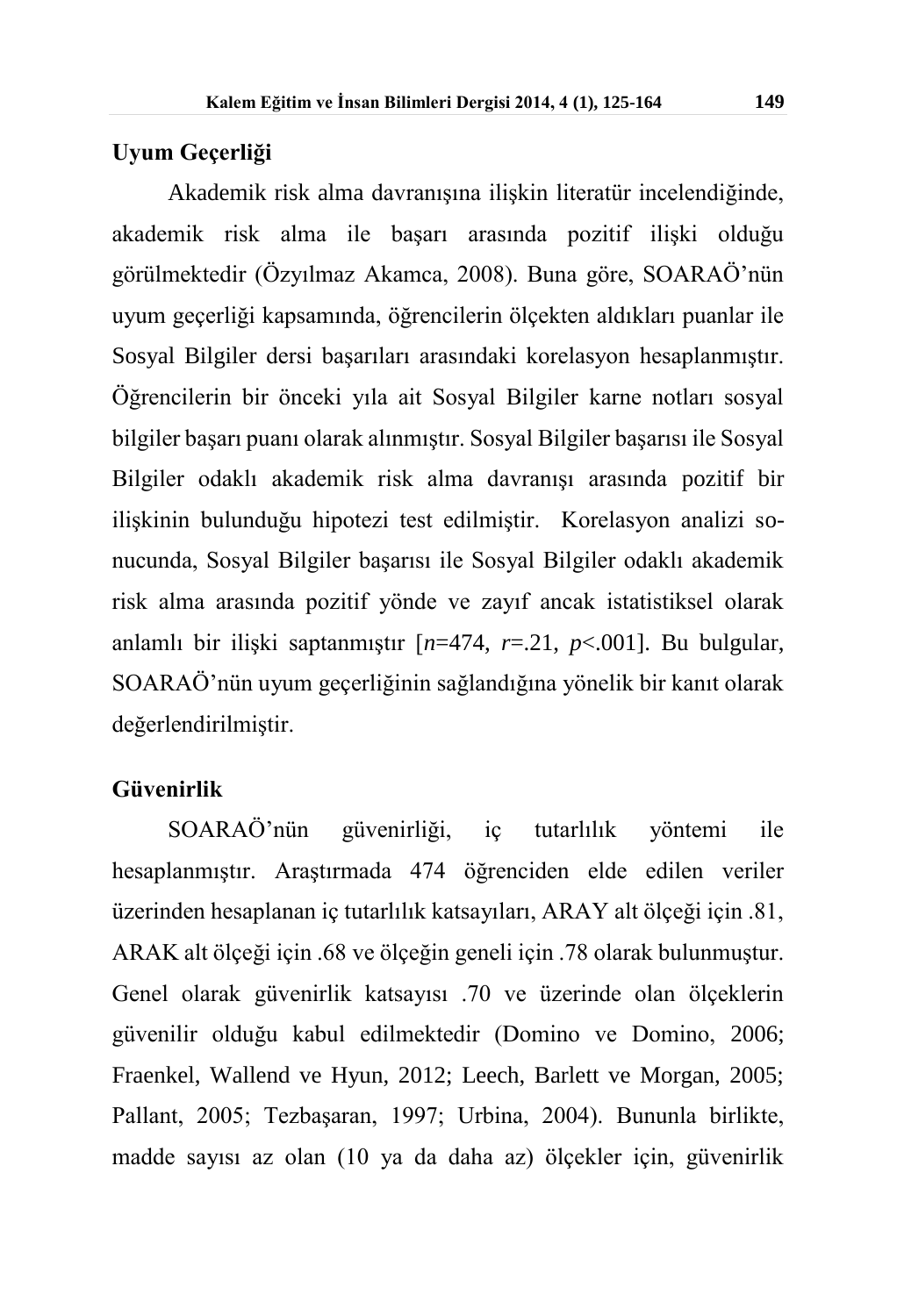katsayısının .60 ve üzerinde olması ölçeğin güvenirliği için yeterli görülmektedir (Sipahi, Yurtkoru ve Çinko, 2010; Şeker ve Gençdoğan, 2006). Güvenirlik katsayısına ilişkin bu ölçütlere göre, SOARAÖ için hesaplanan güvenirlik katsayılarının kabul edilebilir sınırlar içerisinde yer aldığı söylenebilir.

### **Madde Analizi**

SOARAÖ'de yer alan maddelerin ayırt edicilik düzeylerini belirlemek ve toplam puanı yordama gücünü saptamak amacıyla düzeltilmiş madde toplam korelasyonu hesaplanmış ve % 27'lik alt-üst grup karşılaştırmalarına yer verilmiştir. Düzeltilmiş madde toplam korelasyonun hesaplanmasında Pearson Momentler Çarpımı Korelasyonu kullanılmıştır. % 27'lik alt üst grup karşılaştırmalarında ise ilişkisiz örneklem *t* testinden yararlanılmıştır. Madde analizi sonucunda elde edilen bulgular Tablo 4'te sunulmuştur. Tablo 4'teki bulgular incelendiğinde, % 27'lik alt ve üst grupların madde puanlarındaki farklara ilişkin *t* değerlerinin ARAY alt ölçeği için 8.02 ile 13.37 arasında (*sd*=250, *p*<.001) ve ARAK alt ölçeği için 13.52 ile 24.17 arasında (*sd*=267, *p*<.001) değiştiği görülmektedir. Tablo 4'e göre ayrıca, madde toplam korelasyonuna ilişkin sonuçlar, ARAY alt ölçeği için .24 ile .55 arasında ve ARAK alt ölçeği için .33 ile .48 arasında sıralanmaktadır. Madde toplam korelasyonu yorumlanırken değeri .30 ve üzerinde olan maddeler, ölçülecek özelliği ayırt etme açısından yeterli kabul edilmektedir (Büyüköztürk, 2010; Erkuş, 2012; Field, 2009). ARAY alt ölçeğinde yer alan 8. madde dışındaki maddelerin tamamı bu ölçütü sağlar niteliktedir. Bununla birlikte, % 27'lik alt-üst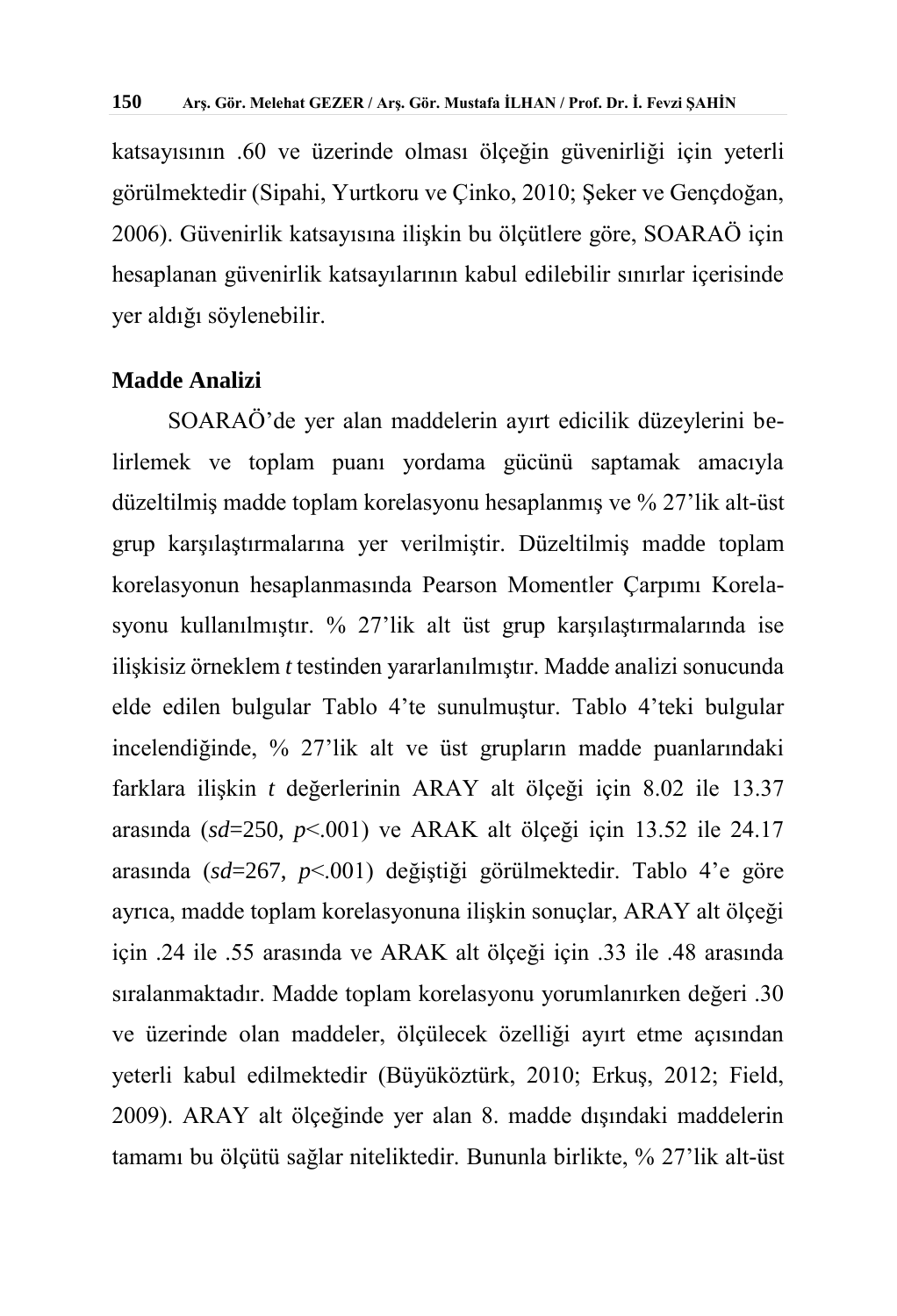grup karşılaştırmaları sonucu elde edilen *t* değerlerinin düzeltilmiş madde toplam korelasyonu .30'un altında olan bu madde için de anlamlı olduğu görülmektedir. Alt ve üst grup arasındaki farklara ilişkin *t* değerlerinin anlamlı olması maddenin ayırt ediciliği için bir kanıt olarak değerlendirilmektedir (Erkuş, 2012). Bu bulgulardan hareketle, ölçekte yer alan maddelerin tamamının ayırt edici olduğu söylenebilir.

| <b>Alt Boyut</b>         |                                | Madde Çıkarıldığında       |                          | <b>Düzeltilmiş</b> |                                              |                    |                               |
|--------------------------|--------------------------------|----------------------------|--------------------------|--------------------|----------------------------------------------|--------------------|-------------------------------|
|                          | <b>Madde</b><br>N <sub>0</sub> | Ölçek<br><b>Ortalaması</b> | Ölçek<br><b>Varyansı</b> | Ölçek<br>Alfası    | <b>Madde</b><br><b>Toplam</b><br>Korelasyonu | $\boldsymbol{t}$   |                               |
|                          | M1                             | 59.56                      | 74.355                   | .801               | .464                                         | $11.18***$         |                               |
|                          | M <sub>2</sub>                 | 59.49                      | 75.192                   | .800               | .475                                         | $11.94\sp{*}$      |                               |
|                          | M <sub>4</sub>                 | 59.54                      | 75.303                   | .802               | .446                                         | $12.22**$          |                               |
|                          | M <sub>5</sub>                 | 59.42                      | 76.685                   | .811               | .311                                         | $\text{8.02}^{**}$ |                               |
|                          | M <sub>6</sub>                 | 59.66                      | 72.131                   | .800               | .476                                         | $12.26$ **         |                               |
| <b>ARAY</b>              | M7                             | 59.41                      | 74.247                   | .799               | .489                                         | $11.74***$         |                               |
| $N = 326$                | M8                             | 61.28                      | 76.481                   | .819               | .242                                         | $8.27***$          | $sd = 250$<br>$\bar{p}$ <.001 |
| Cronbach<br>Alpha $=.81$ | M <sub>9</sub>                 | 59.79                      | 75.010                   | .810               | .341                                         | $11.30***$         |                               |
|                          | M10                            | 59.38                      | 74.638                   | .800               | .484                                         | $11.73***$         |                               |
|                          | M11                            | 60.57                      | 74.653                   | .815               | .308                                         | $9.85***$          |                               |
|                          | M17                            | 59.33                      | 75.429                   | .801               | .463                                         | $12.66$ **         |                               |
|                          | M18                            | 59.10                      | 76.186                   | .800               | .519                                         | $13.31***$         |                               |
|                          | M19                            | 59.28                      | 75.480                   | .801               | .471                                         | $10.96**$          |                               |

**Tablo 4.** SOARAÖ Madde Analizi Sonuçları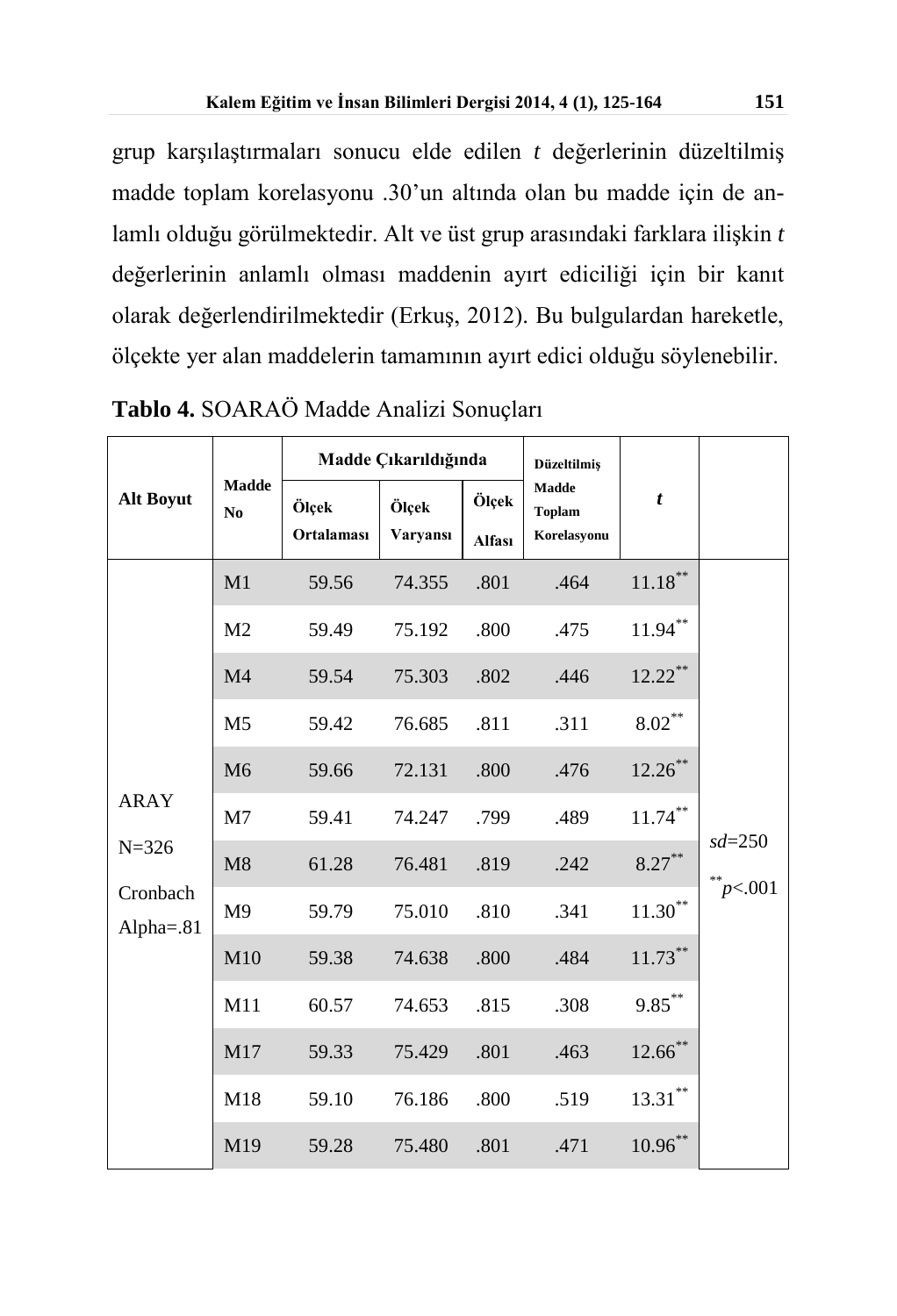|                          | M <sub>20</sub> | 59.20 | 74.981 | .797 | .552 | $13.37***$ |                  |
|--------------------------|-----------------|-------|--------|------|------|------------|------------------|
|                          | M21             | 58.94 | 78.259 | .803 | .491 | $10.67**$  |                  |
|                          | M <sub>22</sub> | 59.41 | 75.703 | .803 | .428 | $11.85***$ |                  |
|                          | M12             | 12.78 | 15.926 | .604 | .478 | 20.53      |                  |
| ARAK                     | M13             | 12.52 | 16.365 | .617 | .450 | 19.65      |                  |
| $N = 326$                | M14             | 12.59 | 15.781 | .599 | .488 | 24.17      | $sd = 267$<br>米米 |
| Cronbach<br>Alpha $=.68$ | M15             | 12.12 | 17.684 | .669 | .329 | 13.52      | p<.001           |
|                          | M <sub>16</sub> | 12.89 | 16.959 | .635 | .408 | 17.63      |                  |

**SOARAÖ'nün Puanlarının Değerlendirilmesi.** SOARAÖ'de 21 madde bulunmaktadır. Ölçekte 5'li Likert tipi bir derecelendirme kullanılmıştır. Ölçek, ARAY ve ARAK olmak üzere iki boyutlu bir yapıya sahiptir. ARAY boyutunda, öğrencilerin güç işlemleri tercih etme eğilimi ile başarısızlık sonrası toparlanma eğilimini destekleyen 16 madde bulunmaktadır. ARAK boyunda ise, öğrencilerin başarısızlık sonrası olumsuzluk eğilimini yansıtan 5 madde yer almaktadır. ARAY alt ölçeğinde yer alan ifadeler akademik risk almayı desteklediğinden bu boyuttaki maddeler düz; ARAK alt ölçeğinde bulunan maddeler akademik risk almayı desteklemediğinden bu boyuttaki maddeler ters kodlanarak öğrencilerin Sosyal Bilgiler dersinde akademik risk alma düzeylerine ilişkin toplam bir puan elde edilebilmektedir. Öğrencilerin ölçekten aldıkları puanlar yükseldikçe, Sosyal Bilgiler dersinde akademik risk alma düzeyleri de artmaktadır.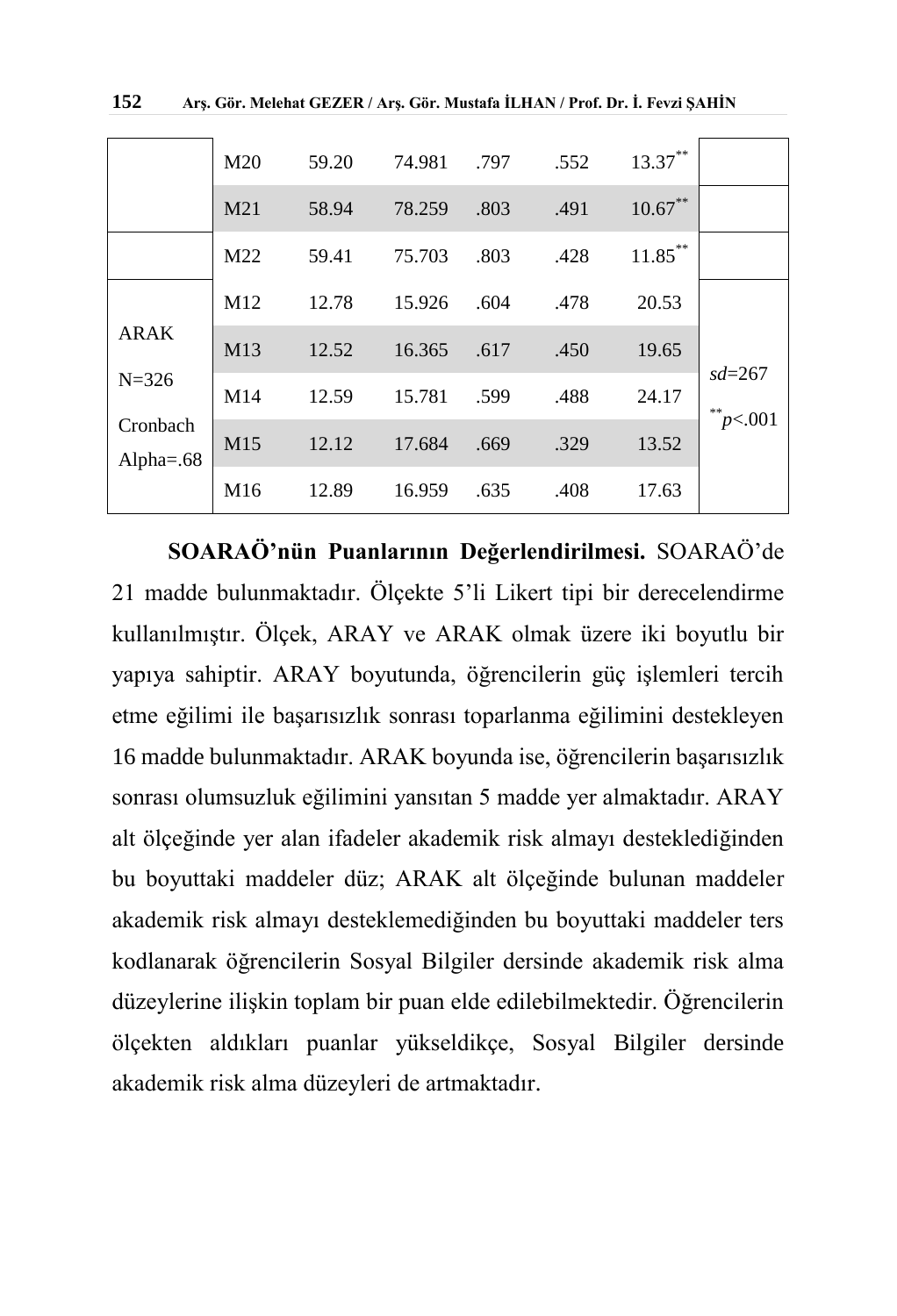### **Tartışma ve Sonuç**

Bu araştırmada, öğrencilerin Sosyal Bilgiler odaklı akademik risk alma düzeylerini geçerli ve güvenilir olarak ölçmeye imkân tanıyacak bir ölçme aracının geliştirilmesi amaçlanmıştır. SOARAÖ geliştirilirken, Clifford (1991) tarafından geliştirilen genel akademik risk alma ölçeği ile İlhan ve Çetin (2013) tarafından geliştirilen matematik odaklı akademik risk alma ölçeğindeki GİTE, BSOE ve BSTE boyutları dikkate alınmıştır. GİTE'yi yansıtan 11 madde, BSOE'yi yansıtan 6 madde ve BSTE'yi yansıtan 6 madde olmak üzere toplam 23 maddeden oluşan bir madde havuzu oluşturulmuştur. Ölçeğin kapsam ve görünüş geçerliğini sağlamak için uzman görüşü alınmıştır. Uzman görüşleri doğrultusunda, BSOE boyutundan 1 madde çıkarılmıştır. Böylelikle 22 maddelik taslak bir ölçme aracı elde edilmiştir. 22 madde "*Kesinlikle Katılıyorum* (5)" ile "*Kesinlikle Katılmıyorum* (1)" şeklinde beşli likert tipi bir derecelendirme ile araştırma grubundaki öğrencilere uygulanmıştır.

SOARAÖ'ye ilişkin kuramsal olarak temele alınan GİTE, BSOE ve BSTE şeklindeki üç faktörlü yapının veriler ile uyumlu olup olmadığını ortaya koymak için DFA uygulanmıştır. DFA sonucunda, verilerin kuramsal olarak test edilen üç faktörlü yapıyı doğrulamadığı belirlenmiştir. Dolayısıyla, SOARAÖ'nün nasıl bir faktör yapısına sahip olduğunu ortaya koymak için AFA uygulanmıştır. AFA sonucunda bir madde ölçekten çıkarılmış, kalan 21 maddenin toplam varyansın %33.86'sını açıklayan iki faktörlü bir yapıya sahip olduğu belirlenmiştir. Faktörlerde toplanan maddelerin içerikleri dikkate alınarak;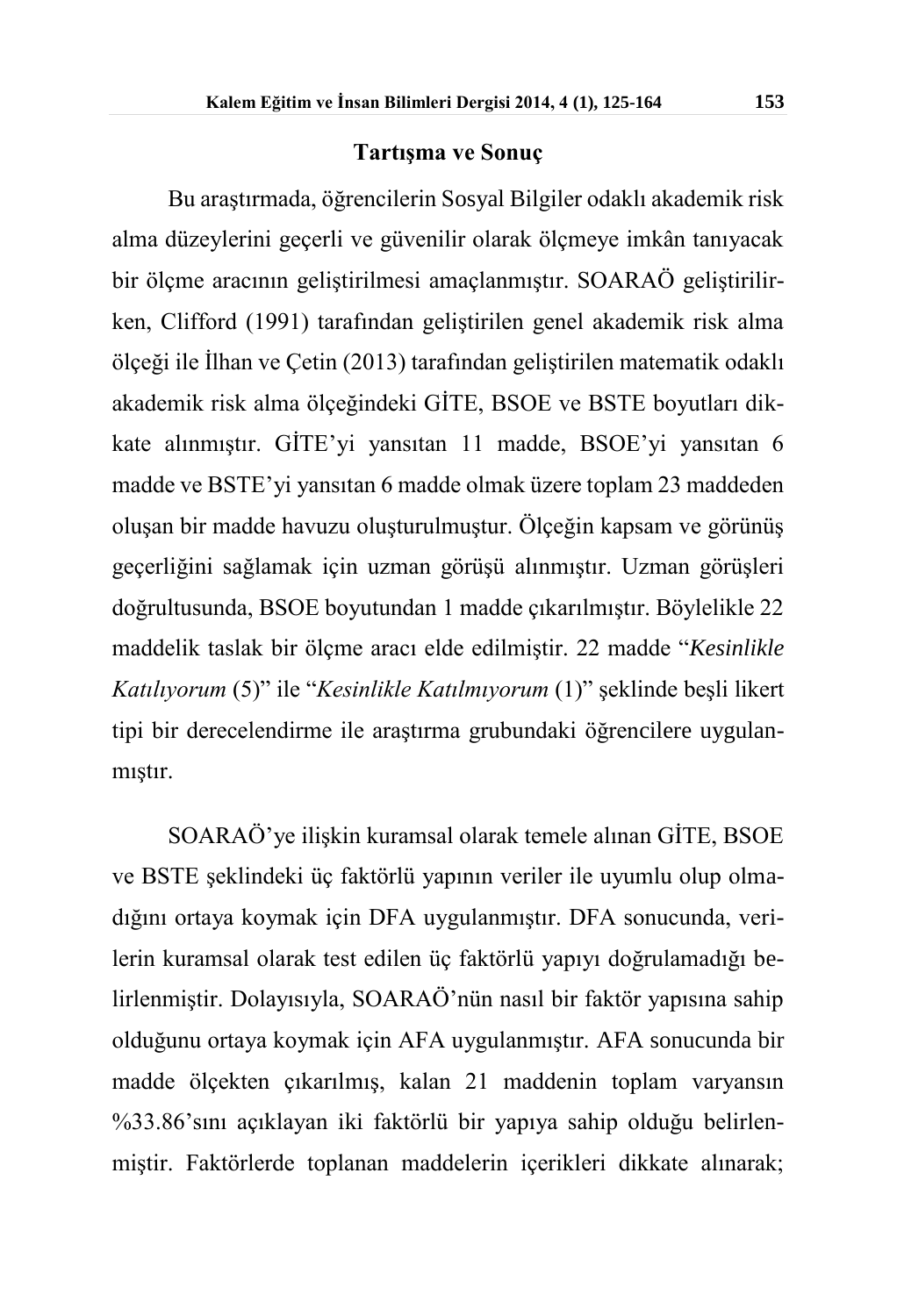GİTE ve BSTE'yi yansıtan maddelerin toplandığı birinci faktör ARAY, BSOE'yi yansıtan maddelerin toplandığı ikinci faktör ARAK olarak adlandırılmıştır. AFA'dan elde edilen iki faktörlü yapının yeterli uyum indeksi verip vermediğini belirlemek ve SOARAÖ'nün yapı geçerliğine ilişkin ek kanıt elde etmek için DFA uygulanmıştır. DFA'dan elde edilen bulgular, SOARAÖ'ye ilişkin iki faktörlü yapıya ait uyum indekslerinin yeterli olduğunu göstermiştir. AFA'da açıklanan varyans oranı için % 30 ve üzerindeki değerlerin ölçüt olarak alındığı (Bayram, 2009; Büyüköztürk, 2010), ölçekte yer alan maddelere ait faktör yüklerinin .30 alt sınırının (Büyüköztürk, 2010; Costello ve Osborne, 2005; Pallant, 2005; Schriesheim ve Eisenbach, 1995) üzerinde olduğu ve DFA'dan elde edilen uyum indekslerinin kabul edilebilir sınırlar içerisinde yer aldığı düşünüldüğünde, SOARAÖ'nün yapı geçerliğinin sağlandığı söylenebilir.

SOARAÖ'nün uyum geçerliği için, öğrencilerin ölçekten aldıkları puanlar ile Sosyal Bilgiler başarıları arasındaki korelasyon hesaplanmıştır. Öğrencilerin bir önceki döneme ait Sosyal Bilgiler karne notları, Sosyal Bilgiler başarı puanı olarak alınmıştır. Korelasyon analizinden elde edilen bulgular, öğrencilerin Sosyal Bilgiler odaklı akademik risk alma düzeyleri ile Sosyal Bilgiler başarıları arasındaki ilişkinin akademik risk alma davranışına ilişkin literatür ile örtüştüğünü göstermiştir.

SOARAÖ'nün güvenirliği, iç tutarlık yöntemiyle incelenmiştir. Hesaplanan iç tutarlık katsayıları ARAY alt ölçeği için .81, ARAK alt ölçeği için .68 ve ölçeğin geneli için .78 şeklindedir. Güvenirlik kat-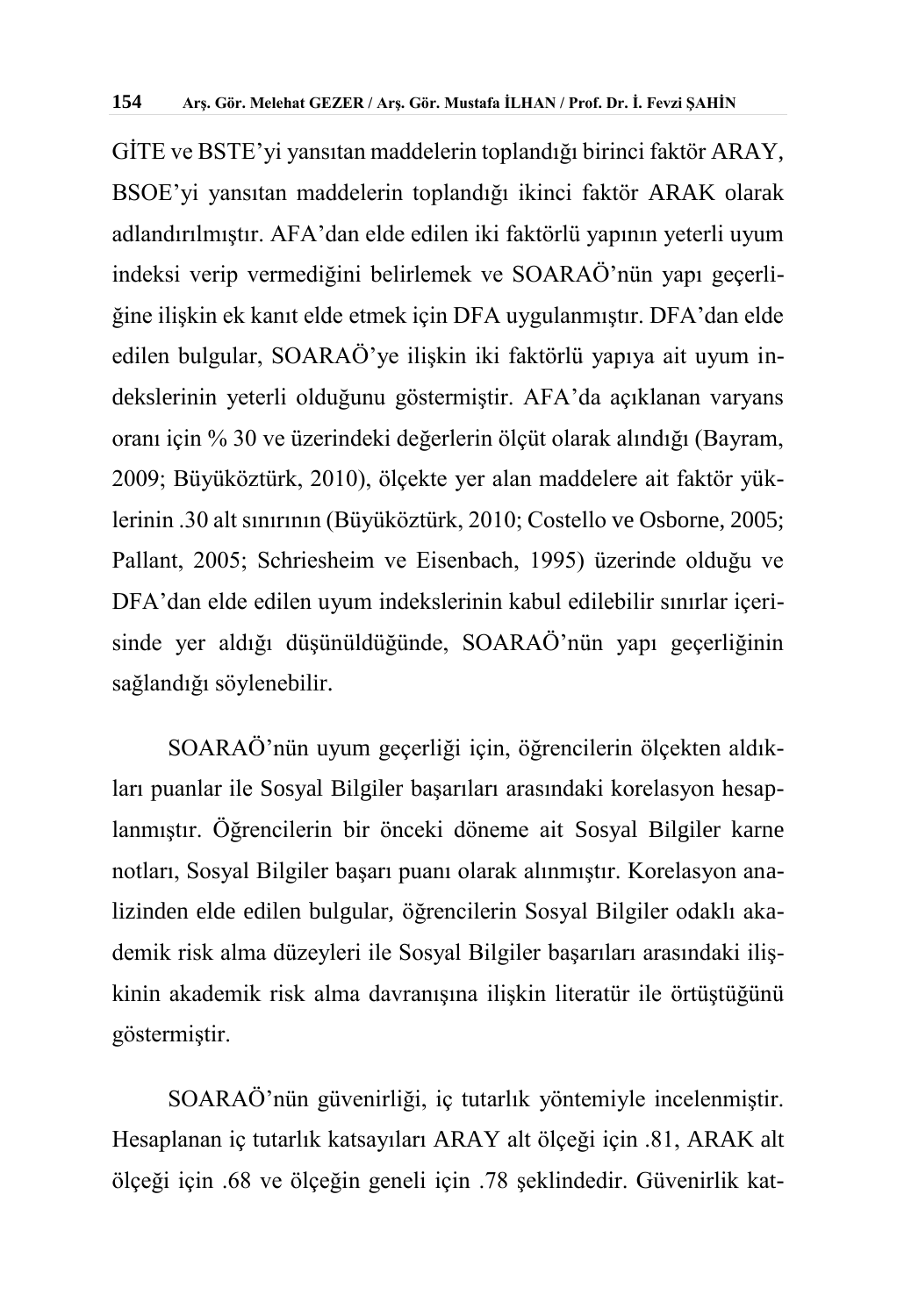sayısı .70 ve üzerinde olan ölçeklerin güvenilir kabul edildiği (Anastasi, 1982; Muijs, 2004; Nunnaly ve Bernstein, 1994; Sipahi, Yurtkoru, ve Çinko, 2010; Stangor, 2010) göz önüne alındığında, hesaplanan iç tutarlık katsayıları ölçeğin güvenirliğine yönelik bir kanıt olarak değerlendirilebilir.

SOARAÖ'de yer alan maddelerin toplam puanı yordama gücünü belirlemek ve ayırt edicilik düzeylerini saptamak amacıyla madde analizi yapılmıştır. Madde analizi kapsamında, düzeltilmiş madde toplam korelasyonu incelenmiş ve % 27'lik alt-üst grup karşılaştırmalarına yer verilmiştir. Analiz sonucunda, düzeltilmiş madde toplam korelasyonlarının ARAY alt ölçeği için .24 ile .55 arasında ve ARAK alt ölçeği için .33 ile .48 arasında sıralandığı ve % 27'lik alt ve üst grup arasındaki farklara ilişkin *t* değerlerin ölçekte yer alan bütün maddeler için anlamlı olduğu belirlenmiştir. Bu bulgular, SOARAÖ'de yer alan maddelerin tamamının ayırt edici olduğuna işaret etmektedir.

Araştırmada, SOARAÖ'nün psikometrik özelliklerini incelemek amacıyla gerçekleştirilen istatistiksel analizlerden elde edilen bulgular, ölçeğin öğrencilerin sosyal bilgiler dersinde akademik risk alma davranışlarını belirlemede geçerli ve güvenilir bir araç olarak kullanılabileceğini ortaya koymaktadır. Sonuç olarak, Türk kültürüne öğrencilerin sosyal bilgiler odaklı akademik risk alma davranışlarını ölçmek amacıyla kullanılabilecek bir ölçek kazandırmayı amaçlayan bu çalışma ile öğrencilerin Sosyal Bilgiler dersinde başarısızlıklar karşısında ne derece toleranslı davrandığını ve güç işlemleri tercih etme eğilimlerini ölçmede kullanılabilecek yeterli psikometrik özelliklere sahip bir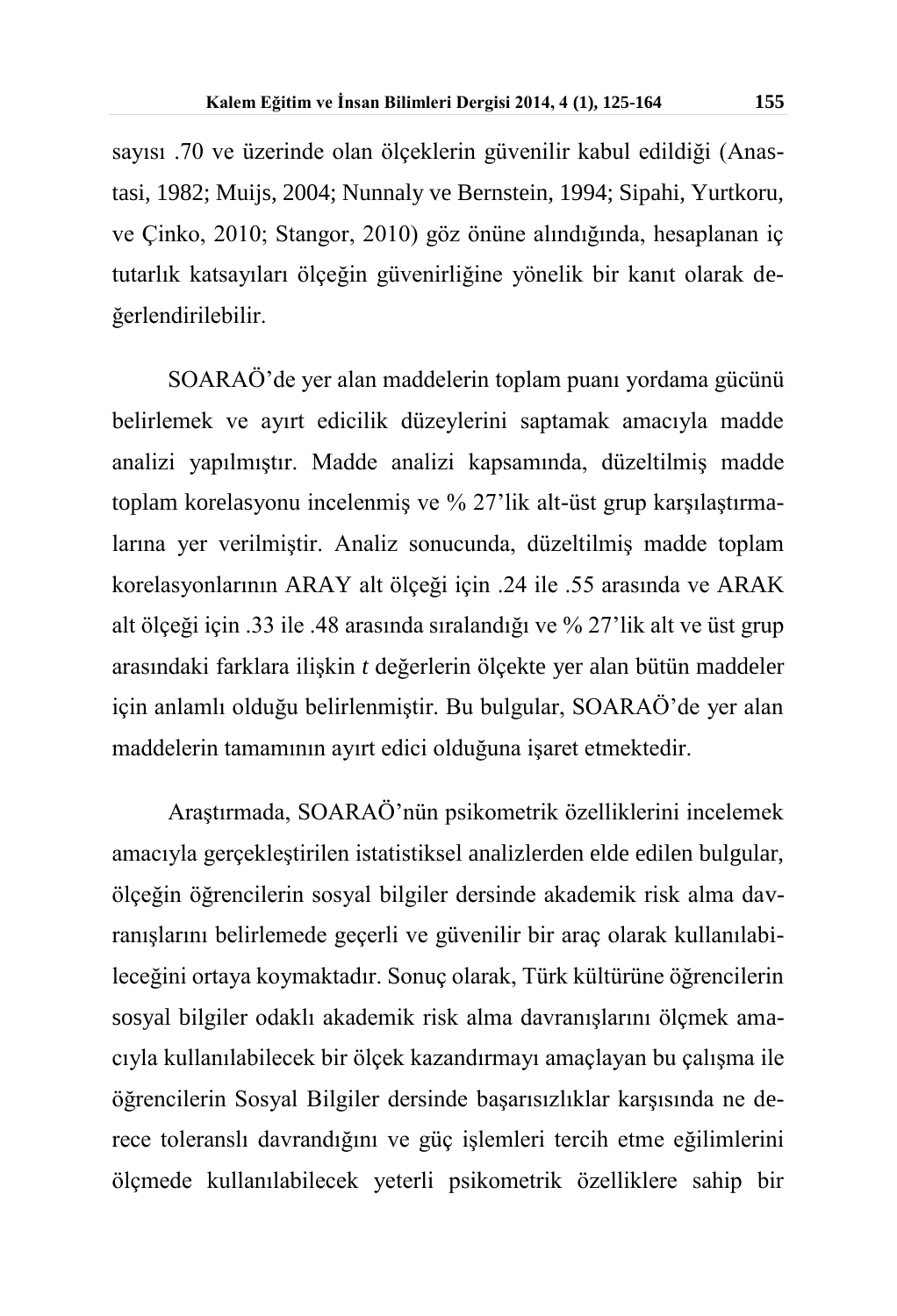ölçme aracına ulaşıldığı söylenebilir**.** 

### **Araştırmanın Sınırlılıkları ve İleri Araştırmalara Yönelik Öneriler**

Alanyazın incelendiğinde, hem Türkçe literatürde hem de uluslararası literatürde genel akademik risk alma ölçeğinin bulunduğu görülmektedir. Alan odaklı akademik risk alma ölçeklerine bakıldığında ise; uluslararası literatürde fen odaklı, Türkçe literatürde matematik odaklı akademik risk alma ölçeklerinin bulunduğu belirlenmiştir. Ancak, öğrencilerin Sosyal Bilgiler odaklı akademik risk alma davranışlarını ölçmek amacıyla kullanılabilecek bir ölçeğe literatürde rastlanmamıştır. SOARAÖ'nün geliştirilmesinin amaçlandığı bu çalışmanın literatürdeki bu boşluğu dolduracak olması yönüyle önemli olduğu düşünülmektedir. Bununla birlikte, bu ölçek geliştirme çalışmasının yalnızca ortaokul öğrencilerinden oluşan bir araştırma grubu üzerinde yürütülmüş olması, SOARAÖ'nün sadece ortaokul öğrencilerinde geçerliği kanıtlanmış bir ölçme aracı olduğu anlamına gelebilir. Bu durum SOARAÖ'nün faktör yapısının farklı eğitim kademelerinden örneklemler üzerinde de sınanmasını gerektirmektedir. Ayrıca, bu araştırmada SOARAÖ'nün yapı geçerliğine yönelik çalışmalar AFA ve DFA ile sınırlı tutulmuş olup SOARAÖ'nün kullanılacağı ileri araştırmalarda, ölçeğin yapı geçerliğinin yakınsak ve ıraksak geçerlik çalışmalarıyla da test edilmesi önerilebilir.

Bu araştırmada, SOARAÖ'nün ölçüt bağıntılı geçerlik çalışması kapsamında, öğrencilerin SOARAÖ'den aldıkları puanlar ile Sosyal Bilgiler başarıları arasındaki ilişki incelenmiştir. Akademik risk alma ile ilgili literatür incelendiğinde, akademik risk alma davranışının sı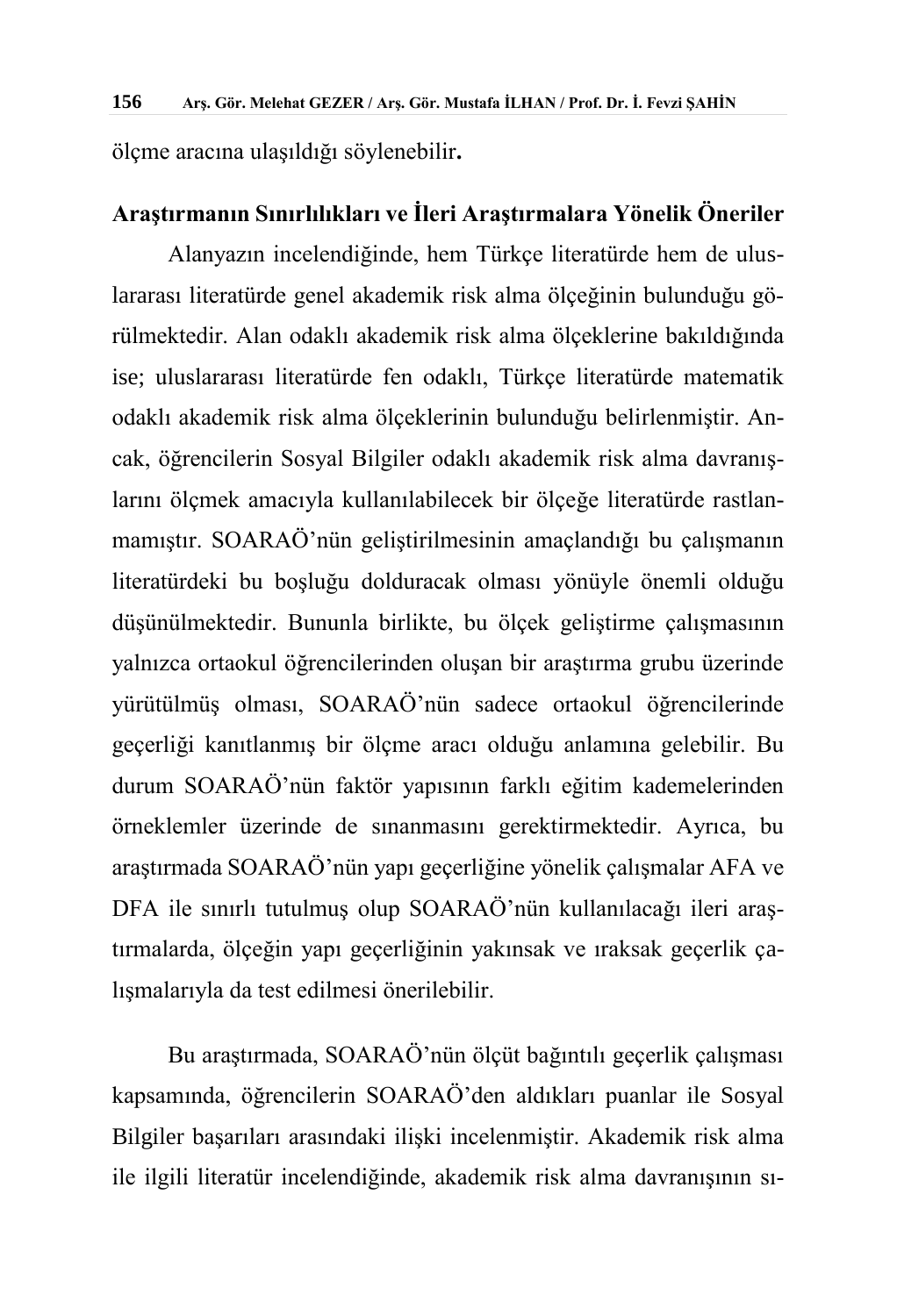nava hazırlanma ve sınav kaygısı yönetimi ile zaman yönetimi becerisi, motivasyon (İlhan ve ark., 2013), olumlu ve olumsuz mükemmeliyetçilik (Öner Sünkür ve ark., 2013), problem çözme becerisi (Tay, Özkan ve Akyürek Tay, 2009) ve akademik beklentilere ilişkin stres (İlhan ve Çetin, 2013) gibi birçok değişken ile ilişkili olduğu görülmektedir. Bu noktadan hareketle, sosyal bilgiler odaklı akademik risk alma davranışının sıralanan değişkenler ile nasıl bir ilişki içerisinde olduğunu belirlemeye yönelik ileri araştırmaların yapılması önerilebilir. SOA-RAÖ'nün kullanılacağı ileri araştırmaların yapılması ölçeğin ölçme gücüne katkı sağlayacak olması açısından oldukça önemlidir.

Bu araştırmada, SOARAÖ'nün güvenirliği iç tutarlık, yöntemiyle hesaplanmıştır. Ancak çalışmada ölçeğin test tekrar test güvenirliğini belirlemeye yönelik herhangi bir uygulama gerçekleştirilmemiştir. Ölçekten alınan puanların zamana karşı değişmezliğinin ortaya konulabilmesi için ileri araştırmalarda SOARAÖ'nün test tekrar test güvenirliğinin hesaplanması gerekmektedir. Son olarak, bu araştırmada genel öğrenme yaklaşımları ölçeğinden farklı olarak, alan odaklı öğrenme yaklaşımları ölçeğinin geliştirilmesi amaçlanmış ve araştırma sosyal bilgiler dersi ile sınırlı tutulmuştur. Bu sınırlılığın aşılabilmesi için farklı derslere yönelik akademik risk alma ölçeklerinin geliştirilmesi önerilebilir.

#### **Kaynakça**

Ames, C. (1992). Achievement goals and classroom motivational climate. J. Meece ve D. Schunk (Ed.), *Students' perceptions in the classroom* içinde (327-348). Hillsdale, NJ: Erlbaum.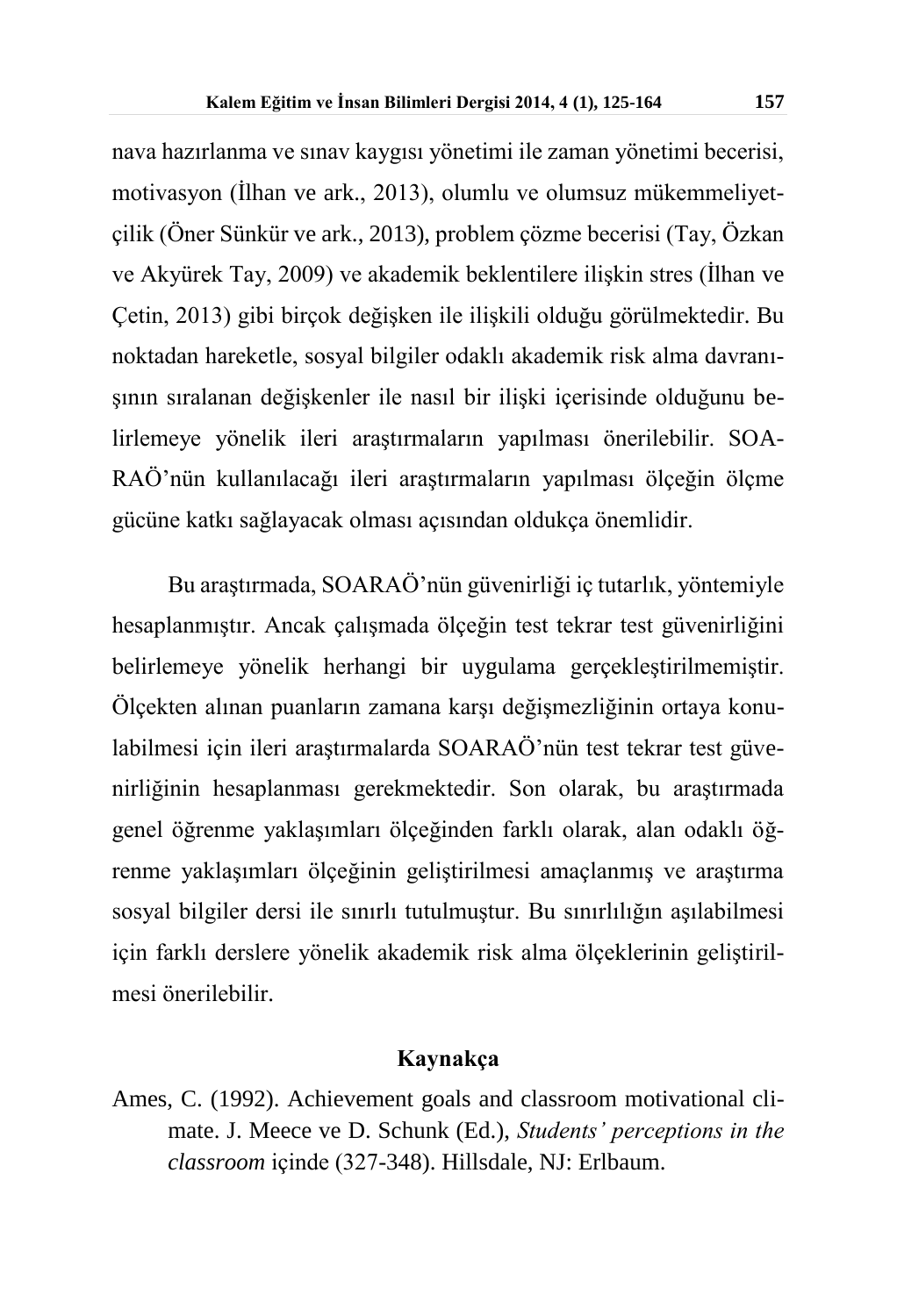- Ames, C. ve Archer, J. (1988). Achievement goals in the classroom: Students' learning strategiesand motivation processes. *Journal of Educational Psychology, 80*(3), 260-267.
- Anastasi, A. (1982). *Psychological testing.* New York: Mac Millan Publishing Co. Inc.
- Bayram, N. (2009). *Sosyal bilimlerde SPSS ile veri analizi.* Bursa: Ezgi Kitabevi.
- Beghetto, R. A. (2009). Correlates of intellectual risk taking in elementary school science. *Journal of Research in Science Teaching, 46*(2), 210-223.
- Bentler, P. M. (1980). Multivariate analysis with latent variables: Causal modeling. *Annual Review of Psychology, 31,* 419-456.
- Bentler, P. M. ve Bonett, D. G. (1980). Significance tests and goodness of fit in the analysis of covariance structures. *Psychological Bulletin, 88,* 588-606.
- Braten, I. ve Stromso, H. I. (2004). Epistemological beliefs and implicit theories of intelligence as predictors of achievement goals. *Contemporary Educational Psychology, 29*(4), 371-388.
- Brown, M. W. ve Cudeck, R. (1993). Alternative ways of assessing model fit. K. A. Bollen ve J. S. Long. (Eds.), *Testing structural equation models* içinde (136-162). Newbury Park, CA: Sage.
- Büyüköztürk, Ş. (2010). *Sosyal bilimler için veri analizi el kitabı.*  Ankara: Pegem Akademi Yayınları.
- Byrne, B. ve Campbell, T. L. (1999). Cross-cultural comparisons and the presumption of equivalent measurement and theoretical structure: A Look Beneath the Surface. *Journal of Cross-*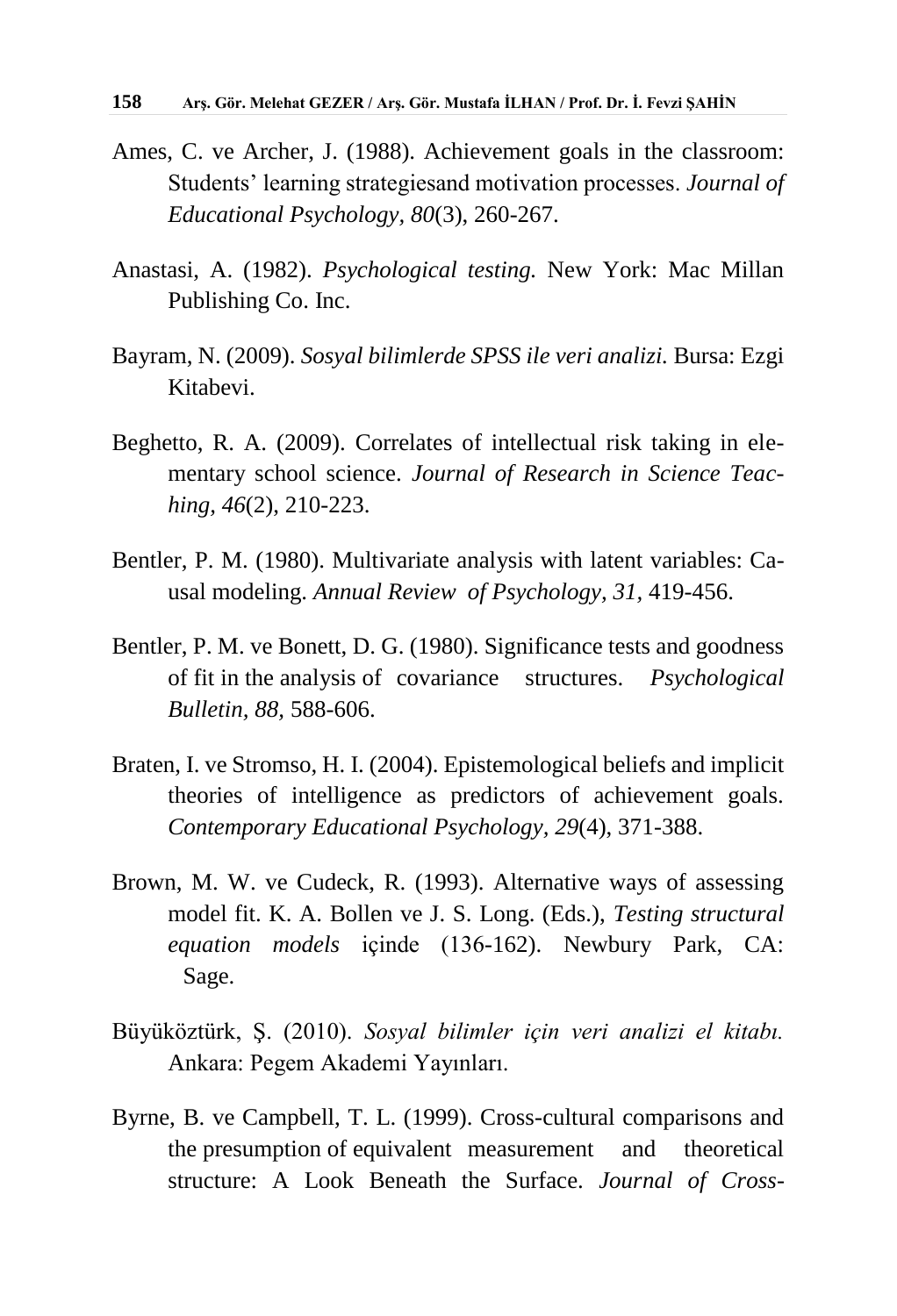*Cultural Psychology, 30*(5), 555-574.

- Byrnes, J. P. (1998). *The nature and development of decision making: a self-regulation model.* Mahwah, NJ: Lawrence Erlbaum.
- Clifford, M. M., Lan, W. Y., Chou, F. C. ve Qi, Y. (1989). Academic risk taking: Developmental and cross-cultural observations. *Journal of Experimental Education, 57*, 321-338.
- Clifford, M. M. ve Chou, F. (1991). Effects of pay off and task context on academic risk taking. *Journal of Educational Psychology, 83,* 499-507.
- Clifford, M. M. (1988). Failure tolerance and academic risk taking in ten-to twelve-years-old students. *British Journal of Educational Psychology, 58,* 15-27.
- Clifford, M. M. (1991). Risk taking: Theoretical, empirical and educational considerations. *Educational Psychologist, 26,* 263-297.
- Costello, A. B. ve Osborne, J. W. (2005). Best practices in exploratory factor analysis: Four recommendations for getting the most from your analysis. *Practical Assessment Research & Evaluation, 10*(7), 1-9.
- Crocker, L. ve Algina, J. (1986). *Introduction to classical and modern test theory.* Fort Worth, TX: Holt, Rinehart and Winston Inc.
- Cronbach, L. J. (1984). *Essentials of psychological testing.* New York: Harper Row.
- Çiftçi, S. (2006). *Sosyal bilgiler öğretiminde proje tabanlı öğrenmenin öğrencilerin akademik risk alma düzeylerine, problem çözme becerilerine, erişilerine kalıcılığa ve tutumlarına etkisi.* Yayınlanmamış doktora tezi, Selçuk Üniversitesi.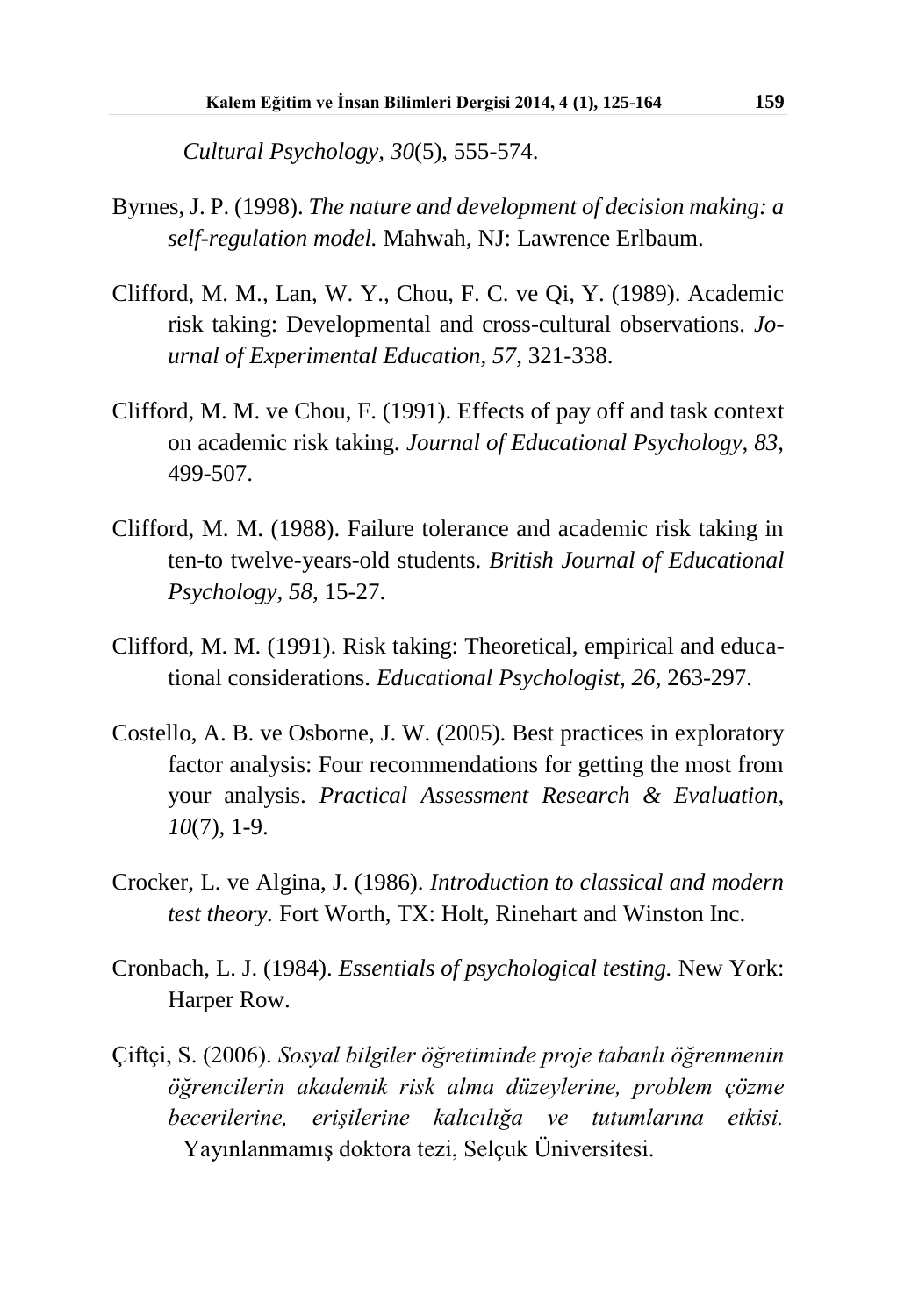- DeVellis, R. F. (2003). *Scale development: Theory and applications.* Newbury Park: Sage Publications.
- Domino, G. ve Domino, M. L. (2006). *Psychological testing: An introduction.* Cambridge: Cambridge University Press.
- Donovan, M. S. ve Bransford, J. D. (2005). *How students learn: Science in the classroom.*Washington: National Academies Press.
- Dupeyrat, C. ve Mariné, C. (2005). Implicit theories of intelligence, goal orientation, cognitive engagement, and achievement: A test of Dweck's model with returning to school adults. *Contemporary Educational Psychology, 30,* 43-59.
- Erkuş, A. (2012). *Psikolojide ölçme ve ölçek geliştirme.* Ankara: Pegem Akademi Yayınları.
- Esen Kıran, B. (2005). Ergenlerde risk alma davranışı ile akademik başarının incelenmesi. *Çukurova Üniversitesi Eğitim Fakültesi Dergisi, 2*(29), 8-13.
- Field, A. (2009). *Discovering statics using SPSS.* London: SAGE Publications.
- Fraenkel, J. R., Wallend, N. E. ve Hyun, H. H. (2012). *How to design and evaluate research in education.* New York: McGraw Hill.
- Gözen, G. (2013). Geçerlik. Ronald Jay Cohen ve Mark E. Swerdlik (Eds.), *Psikolojik Test ve Değerleme* içinde (172-207). (E. Tavşancıl, Çev.). Ankara: Nobel.
- House, D. J. (2002). *An investigation of the effects of gender and academic self-efficacy on academic risk-taking for adolescent students.* UMI ProQuest Digital Dissertations. Umi Number: 3066174.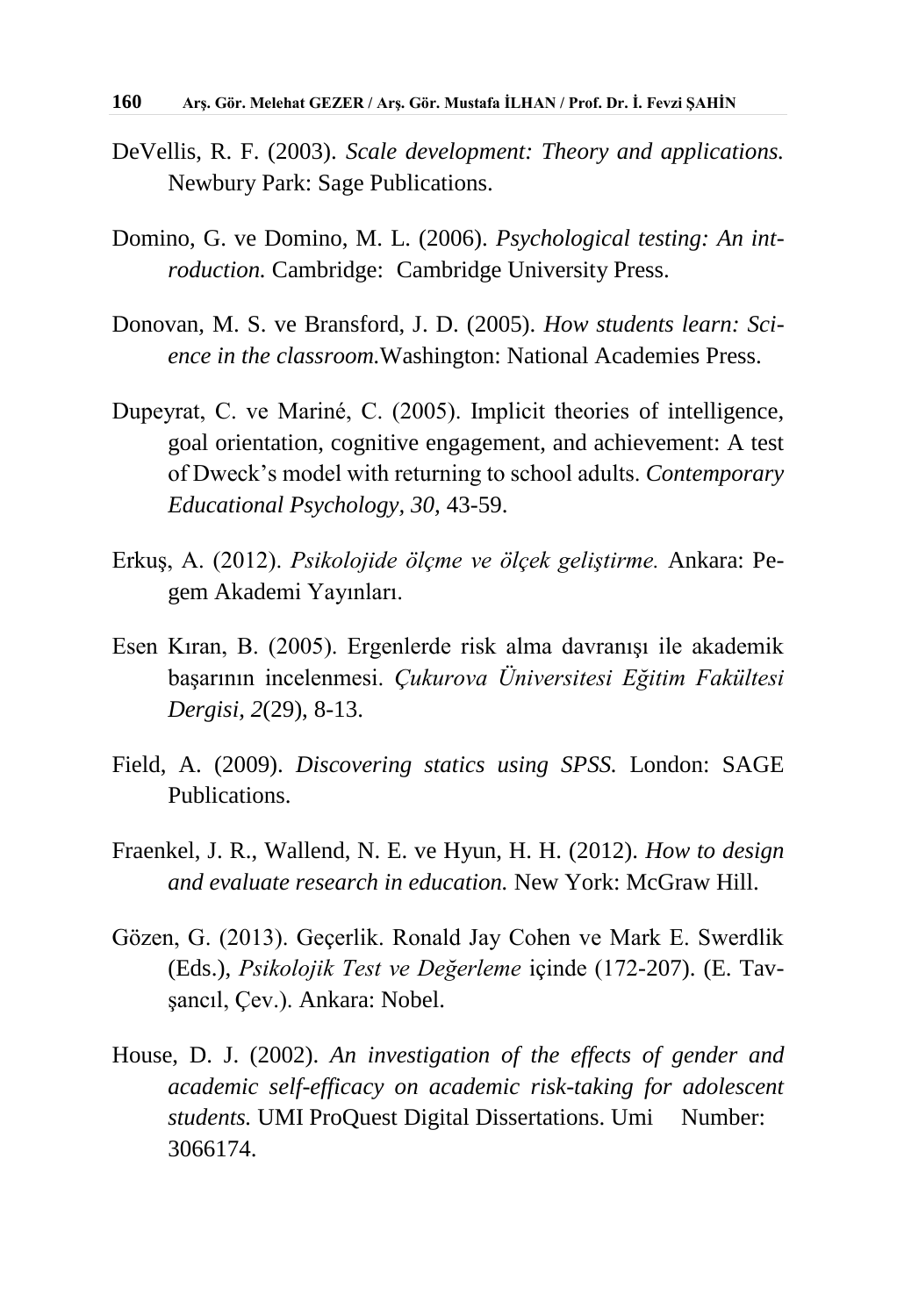- Hu, L. T. ve Bentler, P. M. (1999). Cutoff criteria for fit indexes in covariance structural analysis: Conventional criteria versus new alternatives. *Structural Equation Modeling: A Multidisciplinary Journal,* 6, 1-55*.*
- İlhan, M. ve Çetin, B. (2013). Ortaokul öğrencilerinin matematik odaklı akademik risk alma davranışları: Bir ölçek geliştirme çalışması*. E-uluslararası Eğitim Araştırmaları Dergisi*, *4*(2), 1-28*.*
- İlhan, M., Çetin, B., Öner Sünkür, M. ve Yılmaz, F. (2013). Ders Çalışma Becerileri ile Akademik Risk Alma Arasındaki İlişkinin Kanonik Korelasyon ile İncelenmesi. *Eğitim BilimleriAraştırmaları Dergisi, 3*(2), 123-146.
- Kline, R. B. (2011). *Principles and Practice of Structural Equation Modeling.* New York: The Guilford Press.
- Korkmaz, H. (2002). *Fen eğitiminde proje tabanlı öğrenmenin yaratıcı düşünme, problem çözme ve akademik risk alma düzeylerine etkisi.* Yayınlanmamış doktora tezi, Hacettepe Üniversitesi.
- Korkmaz, Ö. (2009). Eğitim fakültelerinin öğrencilerinin eleştirel düşünme eğilim ve düzeylerine etkisi. *Türk Eğitim Bilimleri Dergisi, 7*(4), 879-902.
- Lawshe, C. H. (1975). A quantitative approach to content validity. *Personnel Psychology, 28*(4), 563-575.
- Leech, N. L., Barlett, K. C. ve Morgan, G. A. (2005). *SPSS for intermediate statistics; use and interpretation.* Mahwah, NJ: Lawrence Erlbaum Associates.
- Marsh, H. W., Hau, K. T., Artelt, C., Baumert, J. ve Peschar, J. L. (2006). OECD's brief self-report measure of educational psychology's most useful affective constructs: Cross-cultural, psychometric comparisons across 25 countries. *International*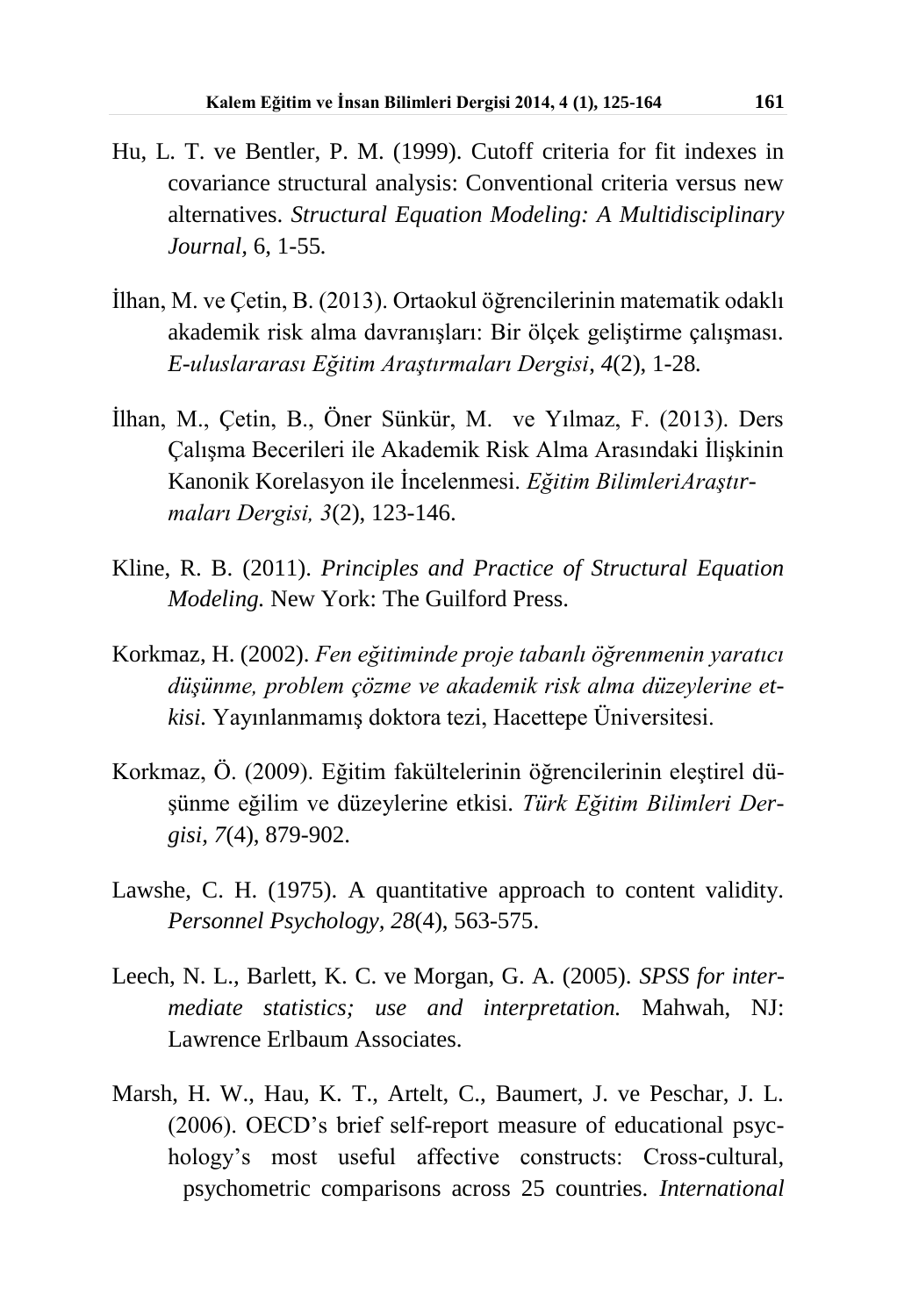*Journal of Testing, 6*(4), 311-360.

- Martin, C. R. ve Newell, R. J. (2004). Factor structure of the hospital anxiety and depression scale in individuals with facial disfigurement. *Psychology Health and Medicine, 9*(3), 327-336.
- Meydan, H. C. ve Şeşen, H. (2011). *Yapısal Eşitlik Modellemesi AMOS Uygulamaları.* Ankara: Detay Yayıncılık.
- Meyers, L. S., Gamst, G. ve Guarino, A. (2006). *Applied multivariate research: Design and interpretation.* Thousand Oaks, CA: Sage.
- Muijs, D. (2004). *Doing quantitative research in education with SPSS.* London: SAGE Publications.
- Neihart, M. (2010). Systematic risk-taking. *Roeper Review, 21*(4), 289-292.
- Nunnally, J. ve Bernstein, I. (1994). *Psychometric theory.* New York: McGraw-Hill.
- Öner Sünkür, M. (2013). *Fen ve Teknoloji dersinde tahmin et-gözle-açıkla yöntemi ile desteklenmiş yansıtıcı düşünmeye dayalı etkinlik uygulamalarının değerlendirilmesi.* Yayınlanmamış doktora tezi, İnönü Üniversitesi.
- Öner Sünkür, M., İlhan, M., Kinay, İ. ve Kılınç, M. (2013). An examinatıon of the relation between 8th grade students' level of academic risk taking and their positive and negative perfectionism traits. *Çukurova University Faculty of Education Journal, 42*(2), 01-10.
- Özyılmaz Akamca, G. (2008). *İlköğretimde analojiler, kavram karikatürleri ve tahmin-gözlem-açıklama teknikleriyle desteklenmiş fen ve teknoloji eğitiminin öğrenme ürünlerine etkisi.*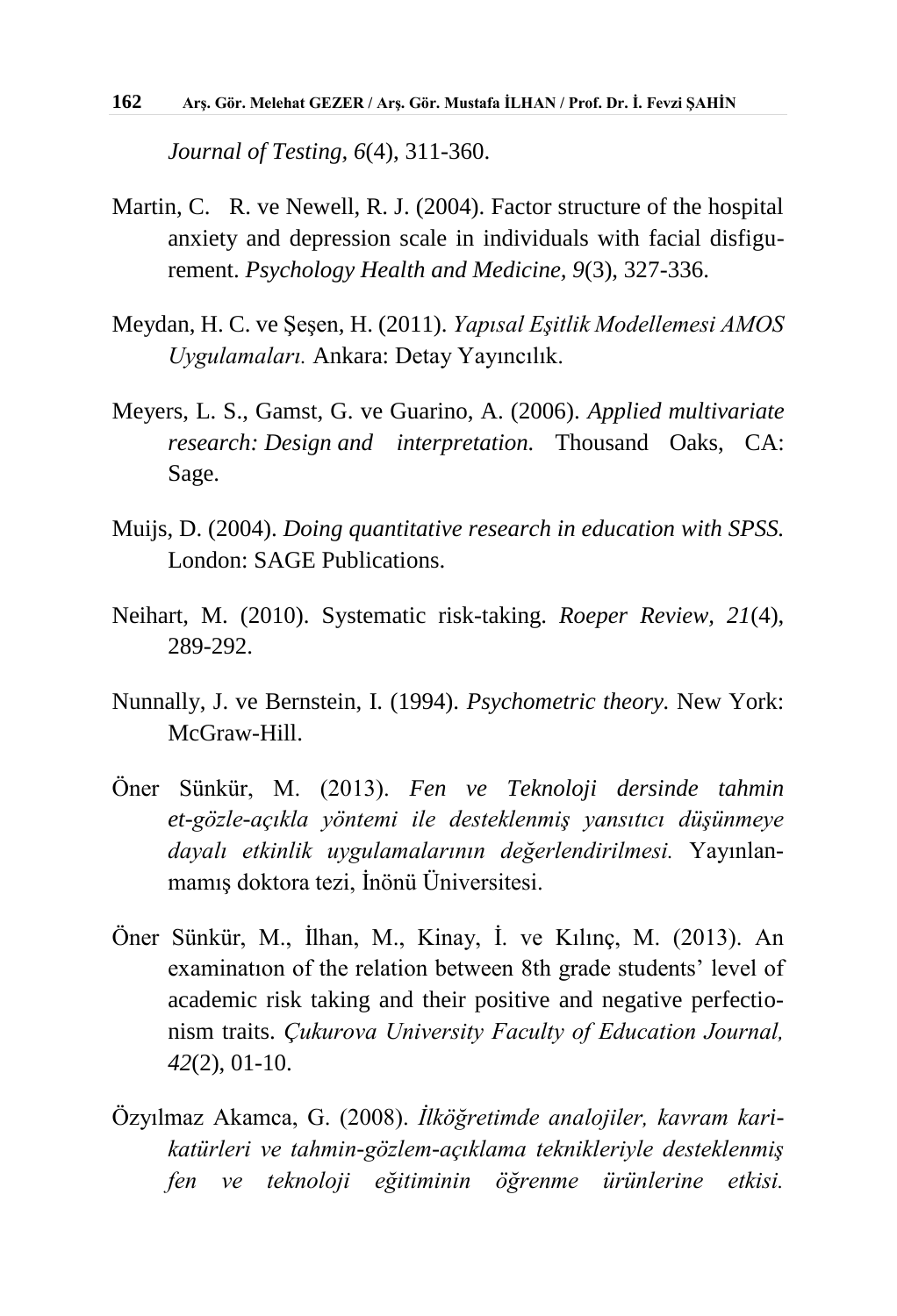Yayınlanmamış doktora tezi, Dokuz Eylül Üniversitesi.

- Pallant, J. (2005). *SPSS survival manual: A step by step guide to data analysis using SPSS for Wındows.* Australia: Australian Copyright.
- Robinson, L. E. (2011). *Academic risk-taking in an online environment.* Yayınlanmamış doktora tezi, University of Connecticut.
- Schermelleh-Engel, K. ve Moosbrugger, H. (2003). Evaluating the fit of structural equation models: tests of significance and descriptive goodness-of-fit measures. *Methods of Psychological Research Online, 8*(2), 23-74.
- Schriesheim, C. A. ve Eisenbach, R. J. (1995). An exploratory and confirmatory factor analytic investigation of item wording effects on obtained factor structures of survey questionnaire measures. *Journal of Management, 21*(6), 1177-1193.
- Sipahi, B., Yurtkoru, S. ve Çinko, M. (2010). *Sosyal bilimlerde SPSS'le veri analizi*. İstanbul: Beta Basım Yayım Dağıtım.
- Skaar, N. R. (2009). *Development of the adolescent exploratory and risk behavior rating scale.* Yayınlanmamış doktora tezi, Minnesota University.
- Stangor, C. (2010). *Research methods for the behavioral sciences.* USA: Wadsworth.
- Steiner, L. A. (2007). *The effect of personal and epistemological beliefs on performance in a college developmental mathematics class.* Yayınlanmamış doktora tezi, Kansas State University.
- Strum, I. S. (1971). *The relationship of creativity and academic risk-taking among fifth graders: Final report.* ERIC Document Reproduction Service No: ED046212.